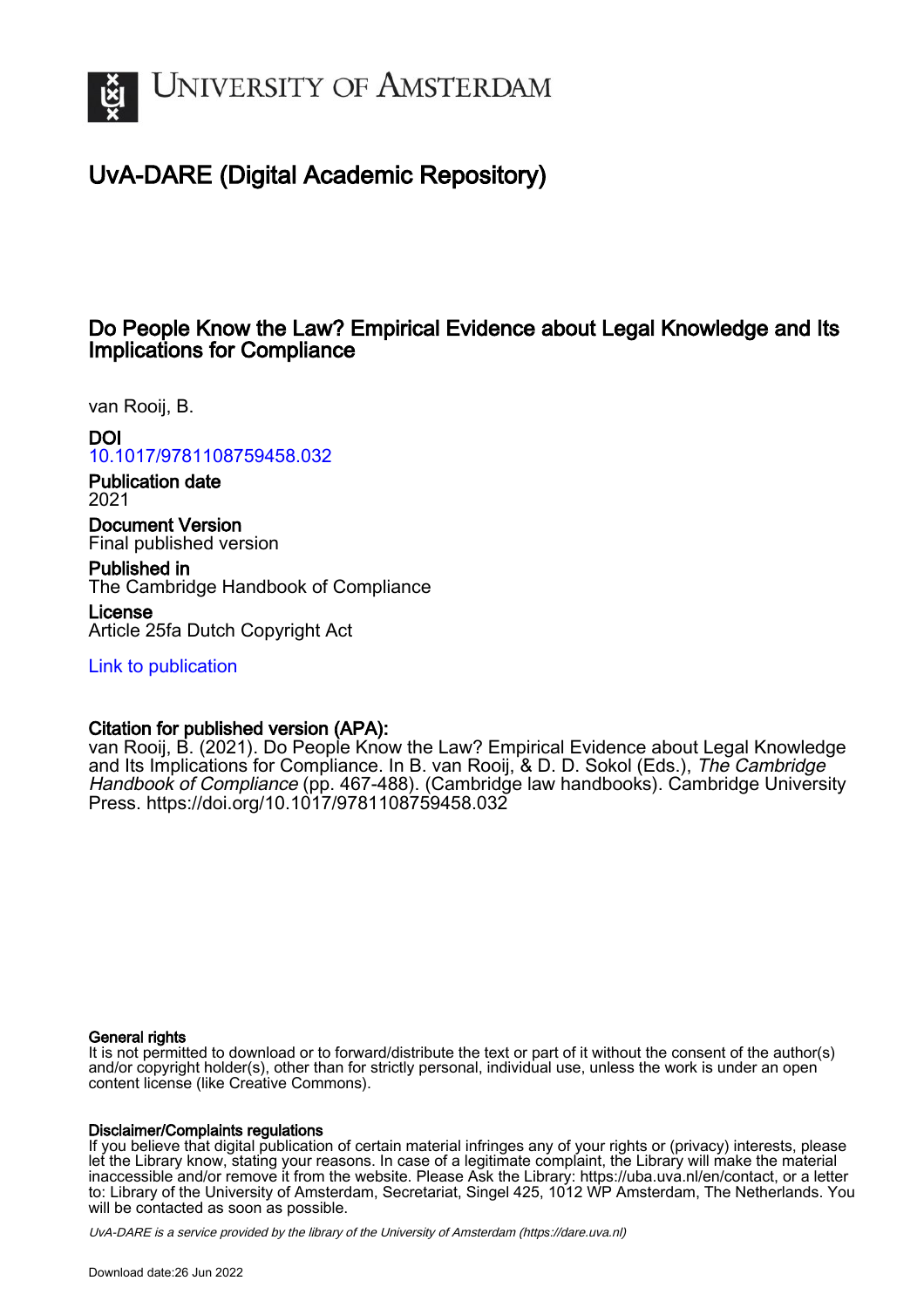## Do People Know the Law? Empirical Evidence about Legal Knowledge and Its Implications for Compliance

#### Benjamin van Rooij

Abstract: Legal knowledge is a core aspect in compliance. For law to shape behaviour, people whose conduct the law tries to influence should know the law. This chapter reviews the body of existing empirical research about legal knowledge. It assesses the extent to which laypersons and professionals know and understand legal rules across various domains including employment, family affairs, criminal justice, education and health care. This body of work shows that ignorance and misunderstanding of the law are common across these domains. There is variation and for some laws, amongst some people and in some jurisdictions, there is more or less legal knowledge. Also, the review shows that there is evidence that people tend to equate their own norms with the rules of the law. The chapter concludes by discussing what these findings mean for compliance and the way our laws try to steer human and organisational conduct. Here it questions compliance approaches that view it as a linear process from rule to behaviour.

#### 32.1 introduction

Compliance, ultimately, is about how legal rules get to shape behaviour. The most common, yet often implicit, conception of compliance involves a linear process: lawmakers develop rules; such rules are made public and enforced; people learn about these rules and the way they are implemented; they weigh the costs and benefits of obeying or breaking the rules; and they decide how to respond.

Within this process, a core element is that people get to learn the rules. And, thus, legal knowledge, indicating that regulated subjects have knowledge and understanding of the rules that seek to influence their behaviour, is a core aspect of compliance. Yet, so far in the discussion on compliance, legal knowledge has not featured centrally. Darley, Carlsmith and Robinson are an important exception, as their study of people's knowledge of criminal law directly asks the question of what legal knowledge means for the so-called 'ex ante function of law', where law, rather than responding to bad behaviour from the past ( $ex$  *post*), tries to alter future conduct (Darley, Carlsmith and Robinson 2001). It seems at first blush that the relationship between legal knowledge and compliance is crucial and quite simple. The less people know the law, the less likely they will follow such a law. And therefore it is vital to know whether people actually know the law.

This research was made possible through a generous grant from the European Research Council (ERC-2018-CoG - HomoJuridicus - 817680).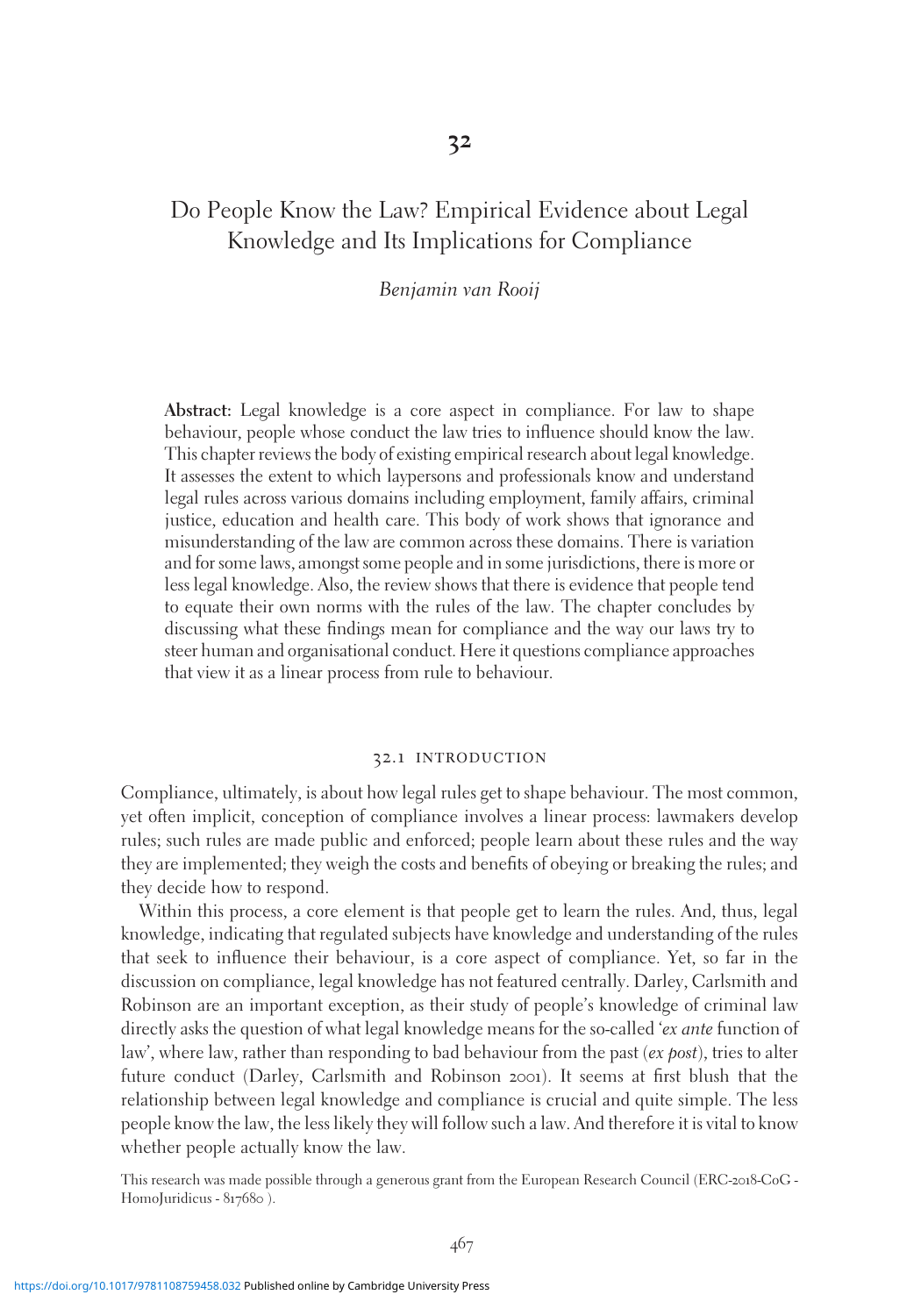This chapter reviews the body of empirical work about whether people actually know and understand the law. In doing so, it will show that studies mostly find that neither laypersons nor specialists have sound legal knowledge, and also that knowledge of the law is weaker in some areas than in others. The chapter will also show what factors shape people's legal knowledge, and here it will highlight how important people's norms are in shaping what they think the law is. The chapter will conclude by drawing out the implications of these findings for compliance. Here it argues that the link between legal knowledge and compliance may not be as linear and simple as it may seem, as a lower level of legal knowledge does not automatically mean that there will be lower compliance.

#### 32.2 the existing body of empirical work on legal knowledge

Doing a search about legal knowledge does not easily yield empirical studies about whether people know the law. A first search using the term 'legal knowledge' will produce a range of influential literature that focuses on other questions. As such, there is socio-legal work using the term 'legal knowledge' that discusses legal consciousness and that focuses on how people see their relation to the legal system rather than on whether they know the law itself (i.e. Sarat and Felstiner 1989; Gallagher 2006). There is legal anthropological work, most importantly by Annelise Riles, on how legal knowledge relates to the hegemony of legal instrumentalism, especially in the context of human rights (Riles 2006). Similarly, there has been work from legal scholars in the critical legal studies and feminist legal studies traditions that focuses on how the complexity of the law and legal language makes legal knowledge a form of power that can exclude the weak and poor from the legal system (i.e. Kennedy 1982; Matsuda 1988). A third strand of work using the term 'legal knowledge' is technical in nature and focuses on how firms can develop systems to manage legal knowledge (e.g. Bench-Capon and Coenen 1992; Edwards and Mahling 1997; Bench-Capon 2015). Finally, there are some legal studies that have looked at the implications of empirical work on whether people know the law for protection of their rights, for instance in the sphere of employment law, without, however, providing new empirical data (i.e. Estlund 2002; Rudy 2002).

While these studies give important insights into what legal knowledge means for access to the legal system, power and inequality in relation to the law, the relationship between the law, society and the market, and how to design technical systems to manage complex legal knowledge, they do not provide us with empirical knowledge about whether people actually know the law.

Fortunately, there is a body of work that empirically assesses whether people know the law. This chapter focuses on English-language work and most of that work again studies legal knowledge in the United States and some in the United Kingdom. The oldest work reviewed here is from the late 1960s (Cortese 1966) and early 1970s (Williams and Hall 1972; Sarat 1975; Saunders 1975) and each decade has seen about five new papers since. So far, this body of work has remained quite fragmented and has largely not sought to draw out its implications for compliance (here an exception is Darley, Carlsmith and Robinson 2001). Within the body of work assessed here there are three review studies, an older one by Sarat reviewing five studies from the late 1960s and early 1970s (Sarat 1976/7), and two recent ones both on legal knowledge of education law, one reviewing twenty-eight empirical studies (Littleton 2008) and the other reviewing seventy-seven studies (Eberwein III 2008).

Most studies analyse legal knowledge in light of a particular legal domain and a particular issue (family law and divorce rights, labour law and worker rights, health law, criminal law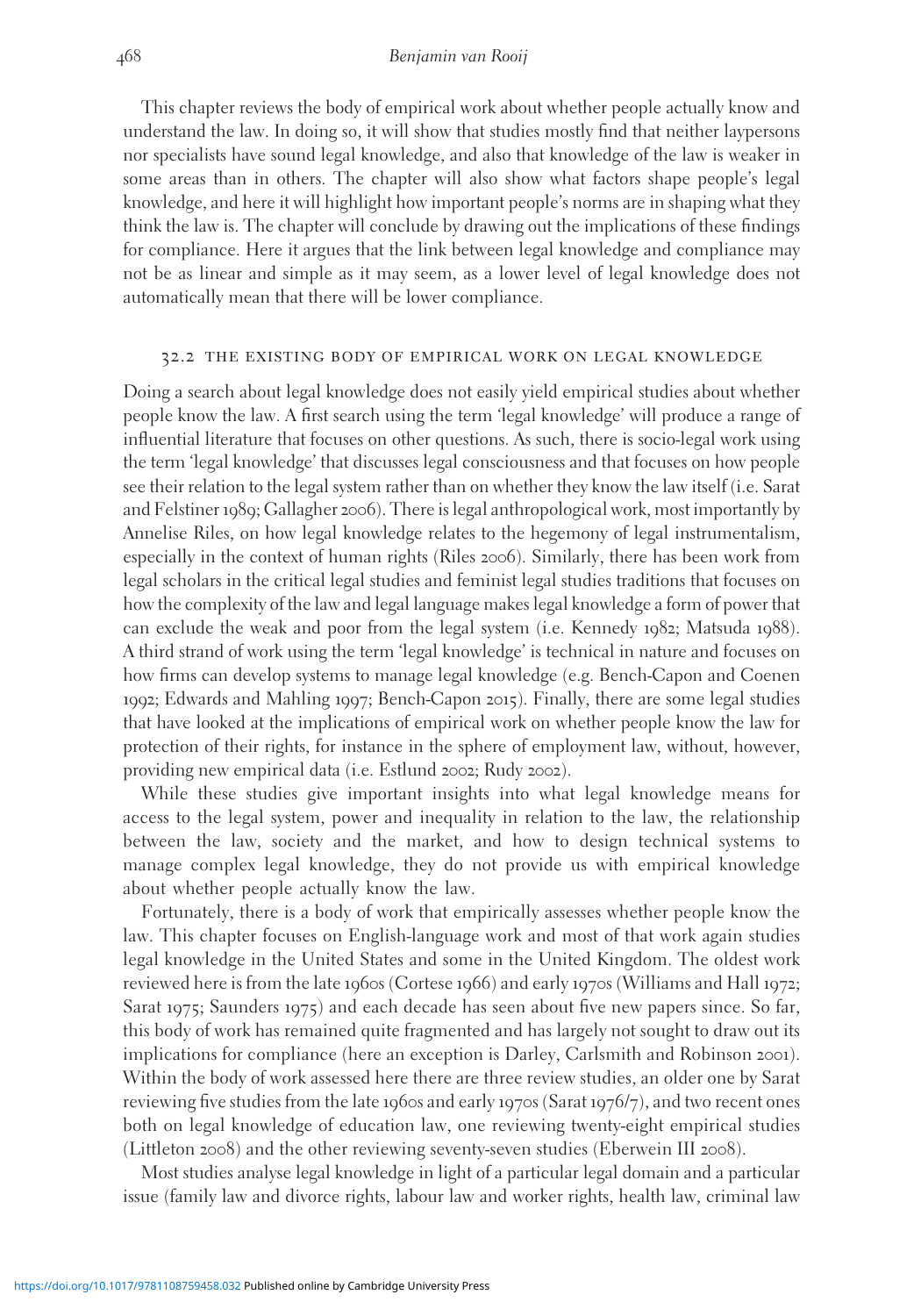and education law). There are some broader studies that assess legal knowledge across domains (Williams and Hall 1972; Sarat 1975; Albrecht and Green 1977; Denvir, Balmer and Buck 2012; Denvir, Balmer and Pleasence 2013). Also, we see that some studies have focused on the legal knowledge of particular experts (doctors, teachers, school principals) and laypersons. Moreover, we see that some studies focus on whether people know their rights (labour and family law) and others on whether they understand their duties and what is legally allowed (criminal law and education law).

While the review here does not pretend to be exhaustive, even for English-language studies on the USA, it does offer a variety of arenas and subjects where legal knowledge has been researched to allow insights to be gained into the extent of the legal knowledge that people have. Some of these studies also allow us to probe further and understand what explains the variation in legal knowledge amongst the populations and subjects studied.

Before we turn to the existing body of empirical work on whether people know the law, we shall briefly discuss issues related to the methods of such work and how they have sought to assess legal knowledge.

#### 32.3 methods to measure legal knowledge

A scientific assessment of whether people know the law is no easy task. As Sarat in his classic article on the study of legal culture states, '[m]easurement of knowledge of the law is always problematic' (Sarat 1976/7: 450). There have been three broad approaches to assessing legal knowledge with varying degrees of limitations.

#### 32.3.1 General Self-Reports on the Level of Knowledge

The first method seeks to ask subjects to self-report what they themselves think is the level of their knowledge. An example is Winter and May's study about how legal knowledge affects compliance motivations amongst Danish farmers (Winter and May 2001). Their measurement of legal knowledge, which they called 'knowledge of rules', consisted of respondents to a survey indicating their agreement with the following statement: 'I believe I am well informed about environmental rules that apply to farming.' The core problem with this approach is that it does not actually measure legal knowledge. It does not test whether people have legal knowledge. Instead it measures whether they think they have such knowledge. In other words, it measures the level of confidence they have in their legal knowledge. People may have a high level of confidence even though they have limited legal knowledge, and vice versa; some may know more about the law than others but still feel that they do not know much. Because of this fundamental problem with this method, this chapter does not discuss findings using such self-reported levels of knowledge. As well as Winter and May's study, the works by Denvir and colleagues (Denvir, Balmer and Buck 2012; Denvir, Balmer and Pleasence 2013) have also used this approach as one of their two methods for assessing legal knowledge.

#### 32.3.2 Open Questions about Legal Knowledge

The second method uses open questions to ask people to report what sort of rights they have. As Denvir and colleagues, whose two papers reviewed here are the only studies that use this method, explain, 'in this study we explore how individuals with one or more civil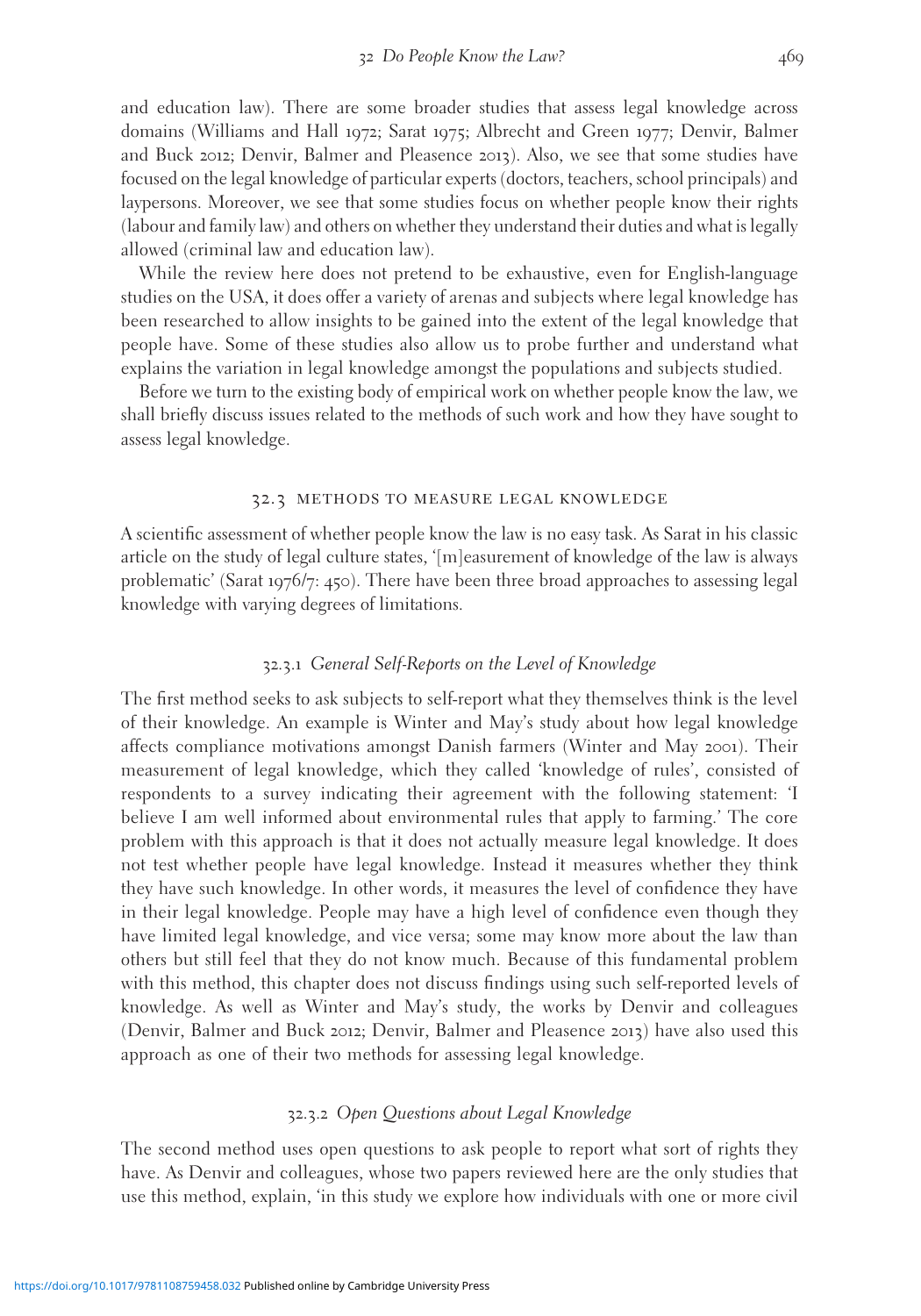or social justice problems respond when asked to briefly describe their rights/legal position in the context of a quantitative survey' (Denvir, Balmer and Buck 2012: 143). The advantage here is that the survey does not indicate that it is after legal knowledge and thus it is less likely to sway people's knowledge. In addition, it allows subjects to report what they think and, in that way, it gathers unexpected information that comes fully from the perspective of the subject studied. However, this approach has major downsides. It is very difficult to draw conclusions about the extent to which people do or do not know the law. Denvir and colleagues have an elaborate method of analysing the raw data they derive from their open questions. They code answers in seven categories that capture what sort of discourse people use to state their rights, including, for instance, a factual situation (stating what the problem was they faced), a value judgement (stating whether they were right or wrong about their rights), a broad notion of rights (referring to human rights, for instance), indicating a lack of knowledge, and finally framing it correctly or incorrectly in terms of legal rights. An assessment of legal knowledge should of course be about the last two categories, namely whether people are right or wrong in how they see their legal rights. The problem with the open-question approach is that when people frame their rights simply as something factual or something very broad related to human rights or as a value judgement, it is impossible to say whether they do or do not know the law. People who frame their answer in a factual or value judgement way might still have sound legal knowledge but just not frame their answer this way. And people who correctly make statements about human rights might still be wrong about the exact rights in consumer law, or they may still be correct about those. Because the open-question approach, then, does not provide a clear measure of legal knowledge, the present chapter will not review work that has used this approach.

#### 32.3.3 Factual Questions about the Law (with or without Vignettes)

This leaves the third method. The third method asks factual questions about the law. There have been several approaches.

An early approach, as used, for instance, by Williams and Hall, would present subjects with law-like statements and ask them to indicate whether these were part of the relevant law being studied (Texas law in this case) (Williams and Hall 1972).

Another approach is to ask respondents to indicate whether particular hypothetical behaviours are lawful or not. Here a good example is Kim's work on people's knowledge about applicable employment-at-will rules (Kim 1999). She would present a scenario such as 'Company discharges employee in order to hire another person to do the same job at a lower wage. Employee's job performance has been satisfactory.' Subjects are then asked to indicate whether the discharge is lawful or unlawful. And the survey instructs the respondents to '[a] nswer each question according to whether you believe *a court of law* would find the discharge to be lawful or unlawful, NOT what you would like the result to be' (Kim 1999: 508).

Other studies similarly ask factual questions about how the law applies to particular scenarios, using vignettes. Some of them use more elaborate, longer vignettes. One example is Darley and colleagues' study of lay knowledge of state criminal law in different American states, which uses elaborate little stories of five to seven sentences complete with fictional characters engaging in what in some states would be and in other states would not be criminal behaviour (Darley, Carlsmith and Robinson 2001). Even more elaborate is Pleasence and Balmer's work on people's knowledge of family law. Their study provides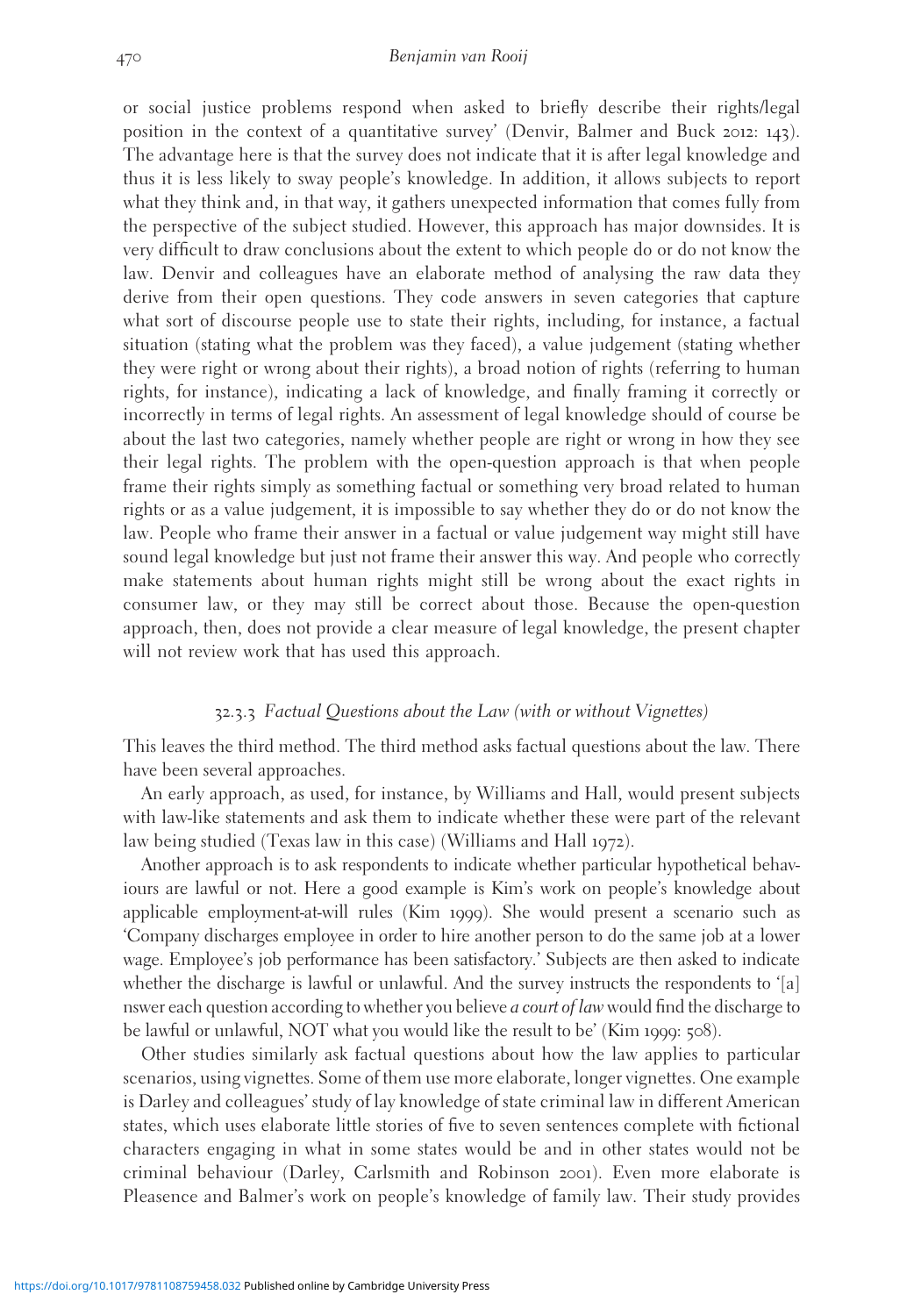a complex multi-step scenario that involves a couple's sequences of events: for instance, the couple (John and Sarah) break up before they have children, or, instead of breaking up, John dies without leaving a will. Respondents would then be asked specific questions in relation to the legal rights at play here, such as, for instance, whether in the case of the break-up Sarah would have a claim to financial support from John or in the case of John's death whether Sarah automatically stood to inherit his belongings or savings (Pleasence and Balmer 2012: 309).

Although asking these factual questions about what is in the law, or better how the law applies to particular circumstances, offers a better way to understand the amount of legal knowledge people have, there are still a number of issues. These issues are not as problematic as with the general self-reports or open questions since the studies do not really report on legal knowledge, but they have to be considered when reading the remainder of this chapter. A first issue is that asking people to indicate what is in the law or what is legal or illegal or what are people's rights or not may not just measure their knowledge but also shape their knowledge. Here a particular problem may be that people do not like to indicate that they do not know and, especially in survey formats that have a true/false or lawful/ unlawful binary option, as frequently used here, it may lead to guessing rather than expressing knowledge (cf. Denvir, Balmer and Buck 2012).

A second issue is that asking factual questions automatically means limiting the questions to a few particular aspects, or articles, of the law. It is impossible to have legal knowledge of all the rules even within a particular area of law. Relatedly, as a third issue, this also means that the focus of the questions shapes the outcome of the study. As no one can be expected to know all the intricacies of any particular law, a study can be designed in such a way that most people would fail. A proper design should take account of this. Van McCrary et al.'s (1992) study of legal knowledge amongst physicians is explicit about how it sought to address this issue: 'We did not design the questions to be tricky or particularly difficult; nonetheless, accurate responses would require knowledge of specific provisions of Texas law pertinent to clinical practice' (Van McCrary et al. 1992: 365). Of course, a problem remains in how scholars can assess what 'tricky' or 'particularly difficult' entails. And also, the level of difficulty of the questions still influences the outcome of the study. So, a study using simpler questions is more likely to find higher levels of legal knowledge than a study that uses more difficult questions.

A third problem is how to verify whether the subject's legal information is correct or not. While some aspects of the law may seem simple and straightforward, much of the law is open to interpretation and often through a complex array of court case rulings, some of which may be conflicting. And here the specific context and facts of the case are important. As Sarat has argued, 'the content of legal rules is not determinable in the abstract but only in specific situations; thus knowledge of the law can never be precise since legal rights are always at the mercy of events' (Sarat 1976/7: 451).

A fourth problem here may be that laypersons, in contrast to lawyers, have a very different understanding of the meaning of basic legal terms that also exist in ordinary language. Here a series of studies on how juries apply criminal law terms for culpable mental states as outlined in the US Model Penal Code, including purpose, knowledge, recklessness and negligence, shows how lay interpretations of these terms do not necessarily align with proper legal interpretations (Shen et al. 2011; Ginther et al. 2014; Ginther et al. 2018). So, when non-lawyers report on questions about the law, their answers may have a different meaning from those of lawyers. This may mean that even when laypersons give an answer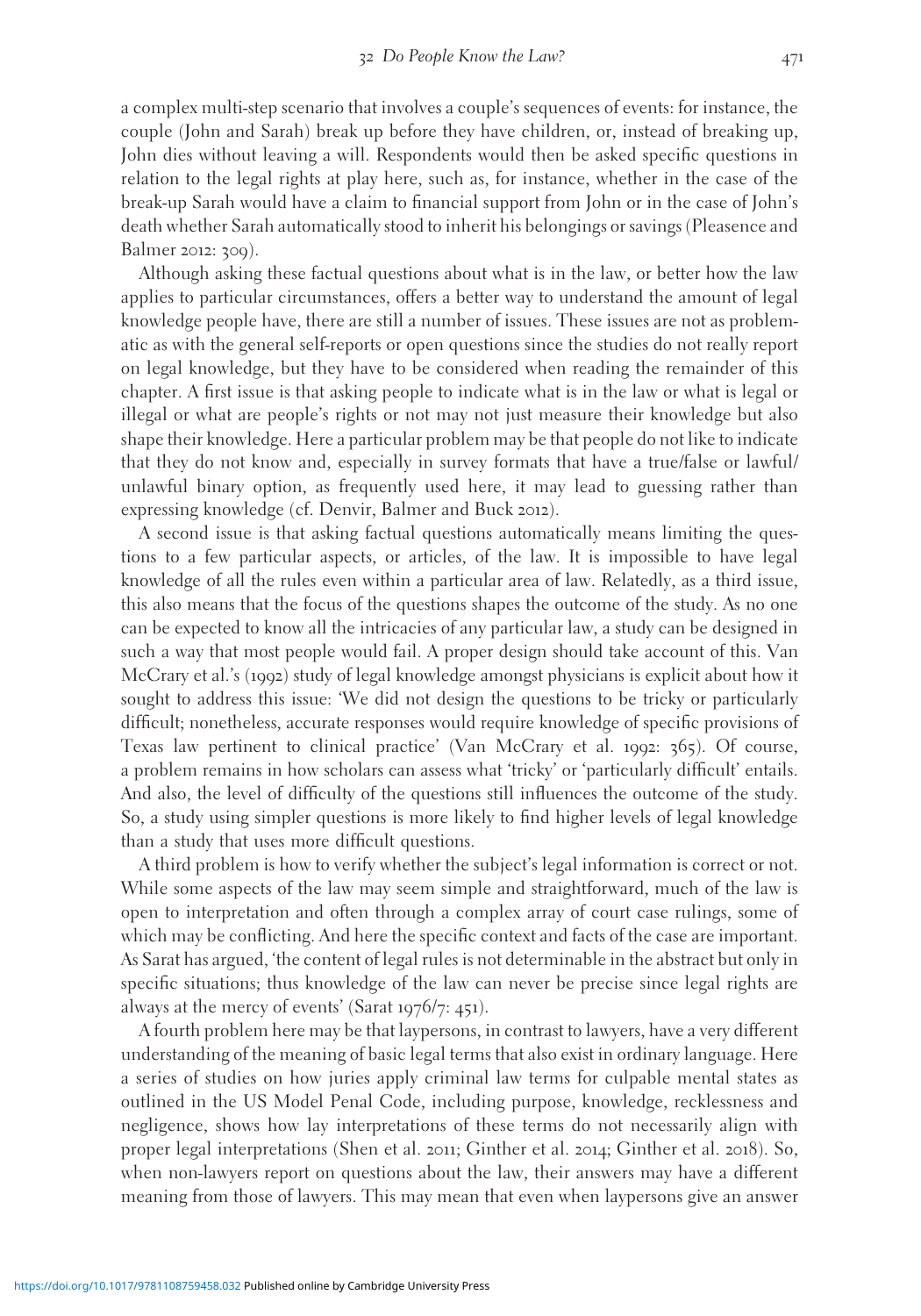that is in line with the language of the law, it may have a different meaning for them from that of the law.

A fifth set of problems is general survey problems of subjects wishing to respond in a socially desirable way. This may shape what they report on surveys in ways that are hard to predict and be accounted for by researchers (cf. Denvir, Balmer and Buck 2012).

#### 32.4 empirical findings about legal knowledge

With all these limitations considered, this section will outline the key findings from empirical studies about legal knowledge. It will, as explained earlier, use only empirical studies that have used factual questions about the law, both those that do not and those that do use vignettes.

#### 32.4.1 Lay Knowledge of Employment Law

Within the sample of studies this chapter reviews, only one author, Pauline Kim, has studied whether people know employment law using factual questions (Kim 1998, 1999). Work by Denvir and colleagues also has some information about how people view their labour rights, but it is not discussed here as it does not use factual questions.

Kim's study sought to understand whether American employees were aware of their legal protection under employment-at-will contracts. Her research first studies this in Missouri  $(n = 337)$  and later in California  $(n = 281)$  and New York  $(n = 303)$ . The study presented respondents with eight statements each describing a particular reason for discharge and asking respondents to indicate for each whether the discharge was lawful or unlawful according to how a court would see it. Of these eight statements, six were diagnostic questions (which were used to assess the level of knowledge) and two questions were deemed too easy to be used to assess knowledge. The study found that Missouri respondents were able to answer 51 per cent of all eight questions correctly, and 40 per cent were able to answer the six diagnostic questions correctly. The study also found that respondents especially answered questions wrong by overestimating the amount of protection that workers have, so in cases where a particular discharge was lawful (for instance when the employer intended to hire someone else for the same job at a lower wage), many respondents were prone to indicate that it was not allowed legally. Error rates for these lawful discharges ranged between 79.2 per cent and 89.0 per cent (Kim 1999: 456). Moreover, Missouri respondents widely shared erroneous beliefs about the law: '[F]ewer than 10% were able to answer more than six diagnostic questions correctly' (Kim 1999: 456). Kim used another part of the survey to assess knowledge of particular circumstances under which a company discharges an employee in order to hire a lower-wage replacement. Here it has four statements all indicating either text in the company manual or correspondence from the company to the employee, including, for instance, that the company personnel manual states that the '[c]ompany will resort to dismissal for just and sufficient cause only'. Again, respondents were asked to indicate for each of the circumstances whether it was lawful for the company to discharge the employee in order to hire a cheaper replacement. Here again, the study finds that Missouri employees were mostly mistaken and overestimated their protection. Error rates here ranged from 62.6 per cent to 84.9 per cent (Kim 1999: 459).

Kim subsequently conducted the same survey in New York and California. In California she found that, similarly to Missouri, respondents were able to answer 40 per cent of the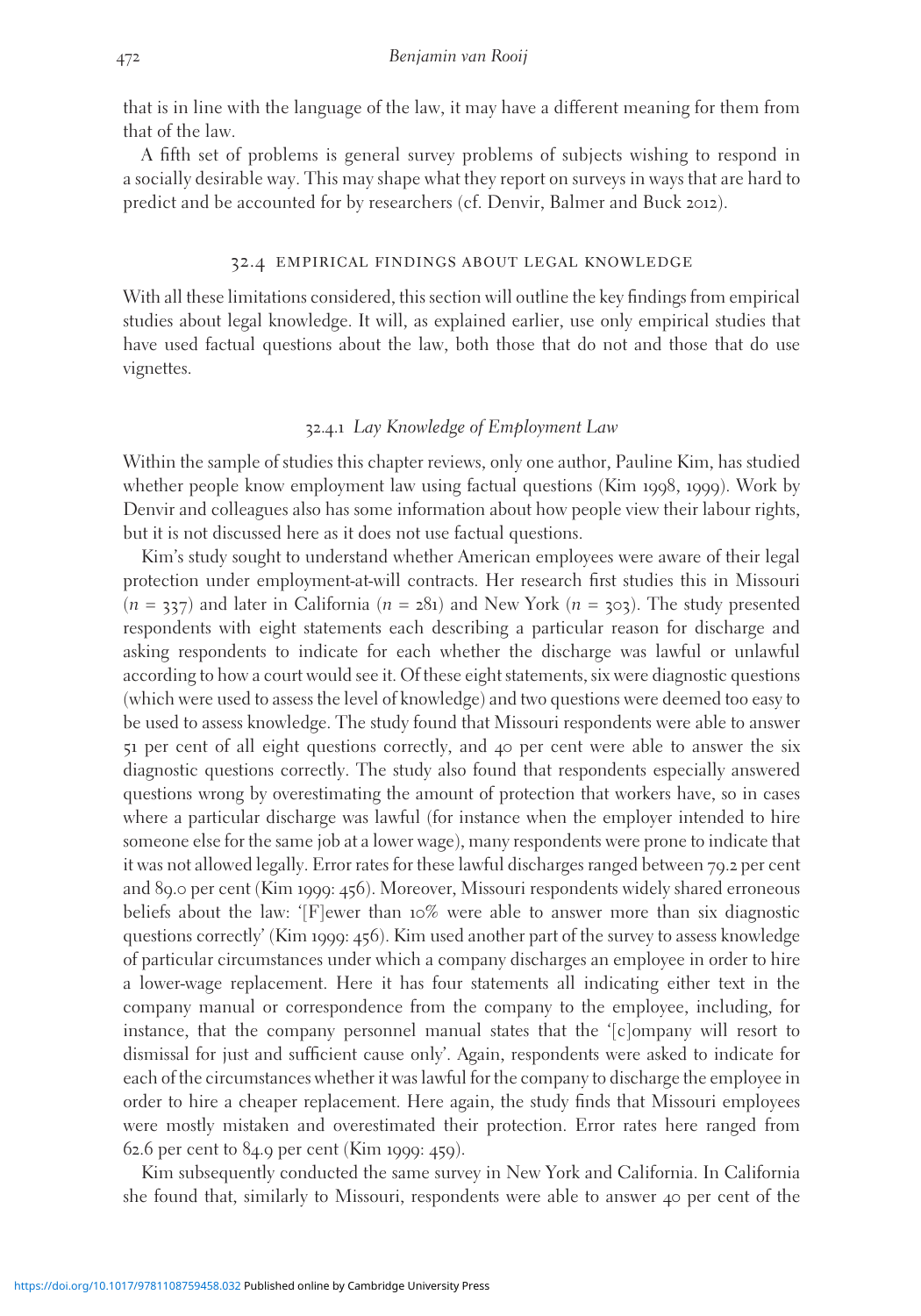diagnostic questions correctly, whereas in New York the number was even lower, at 25.2 per cent. The study further found that in all three states the error rate was widespread and existed amongst a broad range of respondents in the samples.

As such, Kim concludes that 'the data from California and New York confirm findings from Missouri that workers are seriously mistaken about their protections under the law and that erroneous beliefs are widely shared' (Kim 1999: 459–60).

Kim also sought to understand what can explain the variation in the lack of legal knowledge. To do so, she first assessed whether differences in the details of the legal limits and exceptions to the at-will employment rule shaped error rates in respondents' responses. Here she found no clear evidence for such an effect. Furthermore, she did not find that the general sense of legal protection and political climate that may offer such protection as it differs in these three states was clearly related to error in reporting about legal protection. Nor did she find that legal knowledge varied for respondents with different ages, union affiliation or experiences in being fired. The only exception was that in Missouri, surprisingly, an employee that was fired would become more – not less (as would be expected) – likely to mistakenly overstate their legal protection against discharge. The only three person-related variables that did predict higher knowledge were education, income and race, with higher scores amongst more educated richer respondents and lower scores amongst black and Hispanic respondents.

Kim also provides information about how respondents develop their ideas about what is lawful and unlawful and thus how they come to be mistaken about employment law and overestimate their legal protection against discharges. Analysing her data in light of findings about norms, Kim argues that people may come to confuse the law and their own personal norms (what they hold that their rights should be).

A recent study of Welsh and English laypersons in relation to their employment rights found similar findings. Using data from the 2010–12 English and Welsh Civil and Social Justice Survey, the paper sought to analyse the extent to which citizens have sufficient knowledge of the law in these areas. The survey contained detailed scenarios presenting employment rights cases (as well as housing and consumer scenarios, to be discussed in Section 32.4.4). And for each scenario respondents were asked to answer a series of questions for particular elements of the scenario that involved either their rights or their duties. The study sample included 966 respondents who answered the scenario questions. The study found that 66 per cent of respondents answered four of the six questions correctly, 37 per cent answered five questions correctly and only 13 per cent got all six questions correct. The study also assessed whether people who worked as an employee and those that had also reported employment problems had greater knowledge. Here they found that being an employee did lead to higher knowledge, but having experience reporting employment problems did not (Pleasence, Balmer and Denvir 2017).

#### 32.4.2 Lay Knowledge of Criminal Law

Several scholars have sought to understand how ordinary citizens know key aspects of both procedural and substantive criminal law.

The earliest study is by Sarat who, in 1975, sought to empirically assess popular support for the legal system. He conducted a study amongst citizens in Wisconsin ( $n = 220$ ) in 1973. As part of the questionnaire, he included questions about legal knowledge. He asked respondents to indicate whether particular statements related to rules in the law were true or false or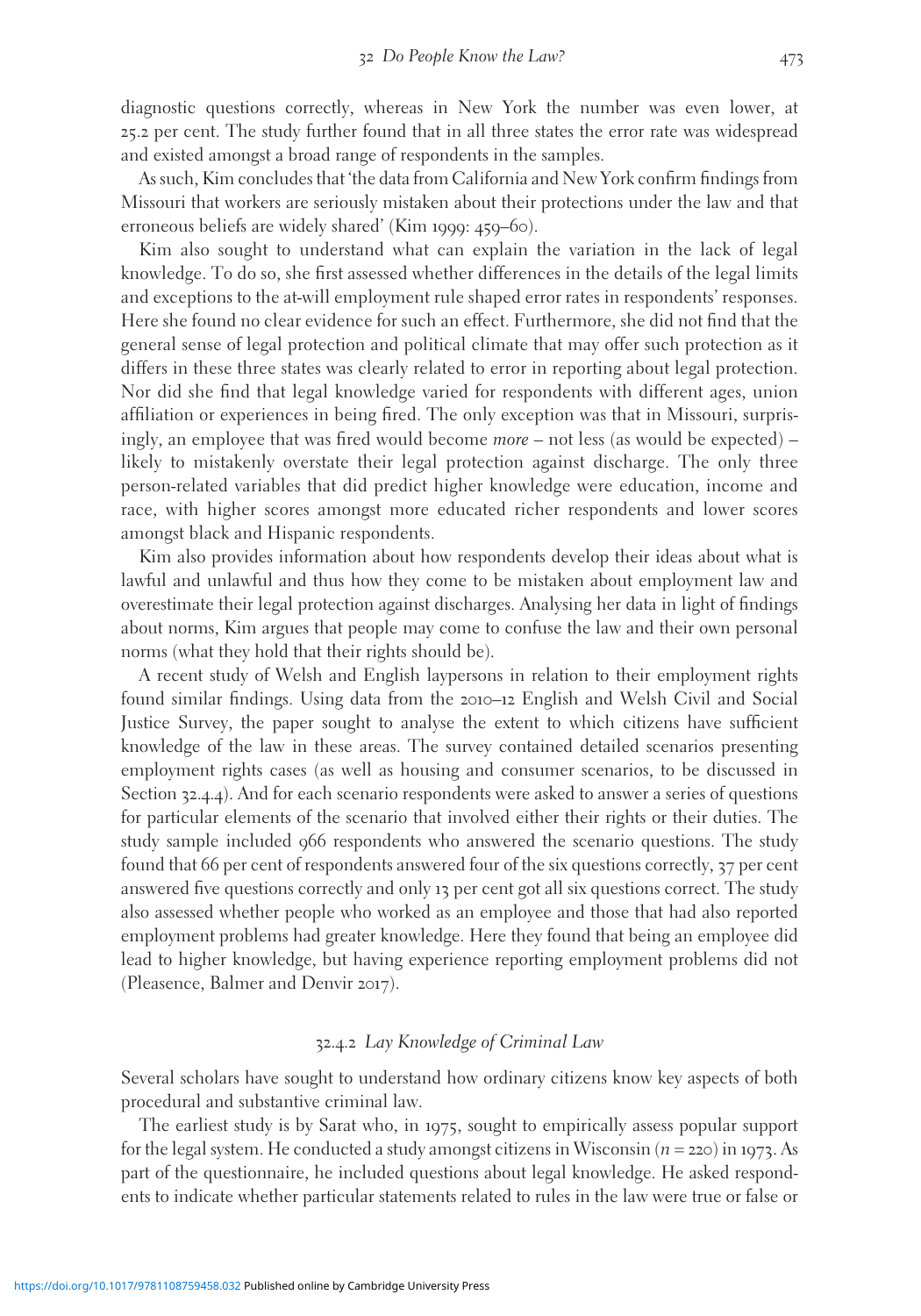to indicate that they did not know. Of the ten statements, six concerned general aspects of criminal law. Statements included, for instance: 'If an innocent man is arrested, it is up to him to prove that he is not guilty' and 'A man who has committed a crime can be made to answer questions about the crime in court.' His findings show that there is variation in the legal knowledge of citizens. Even though, for all statements, more respondents answered correctly than not, rates of knowledge varied. As such, an overwhelming majority (96.4 per cent) of Wisconsin citizens in 1973 knew that the police had to inform them of their rights before questioning them. But only 47.7 per cent correctly knew that suspects cannot be forced to answer questions in court. And, thus, more than half of the respondents did not know one of the core principles of criminal procedure in the United States, the protection against self-incrimination (Sarat 1975).

In 1977, Albrecht and Green also studied people's legal knowledge of criminal law. They studied citizens from rural, semi-rural and urban (both poor and minority and non-poor and non-minority) populations in a Rocky Mountain state ( $n = 398$ ). To test legal knowledge, respondents were asked to indicate whether statements indicating legal duties or rights were false or correct or that they did not know. Five of the ten statements concerned criminal law, such as: 'In a trial, the presumption of innocence means that an accused person must prove charges are false.' Similarly to Sarat's study, Albrecht and Green (1977) also found variation in legal knowledge about criminal law. Two of the five statements had a very high number of correct responses. These concerned people's right to an attorney in criminal trials (86 per cent correct) and the police's duty to inform suspects of their constitutional rights when they perform an arrest (93 per cent correct). On other key issues of criminal procedural law, citizens were, however, frequently mistaken. These included the right against selfincrimination (48 per cent correct), the presumption of innocence (40 per cent correct) and the protection against double jeopardy in criminal cases (55 per cent correct) (Albrecht and Green 1977).

Another study about laypersons' knowledge of criminal law concerns the knowledge of jurors and potential jurors. Reifman, Gusick and Ellsworth (1992) studied citizens in Michigan ( $n = 224$ ) who had been called for jury duty. They compared answers to their questions between those citizens that ended up serving as jurors and those who were not selected. They asked the citizens twenty-nine questions about relevant Michigan criminal law for various crimes; ten questions concerned procedural duties for juries and nineteen questions concerned substantive criminal law. The statements were taken from the Michigan Criminal Jury Instructions and had, where necessary, been reformatted to reduce excessive legalistic text. Similarly to the earlier criminal legal knowledge studies, respondents were asked to indicate whether statements were true or false or that they did not know. Sample statements include: 'In reaching a decision, the jury may consider the consequences of their verdict' and 'A person who gives a bottle containing illegal drugs to another person without knowing what is in the bottle is not guilty of delivering a controlled substance' (Reifman, Gusick and Ellsworth 1992: 545). Their study found that for the ten questions about the duties and procedural rules for juries, on average respondents who had served on criminal juries (and who had received instructions) got 4.78 (or 48 per cent) correct, those that had sat on civil juries 4.18 (42 per cent) correct, and those who had not been selected as jurors and sat in trials got 3.81 (or 38 per cent) correct. So, the study concluded that receiving instructions and serving on a jury did improve legal knowledge significantly – however, and this is most important, not to a level of being able to answer even half of the questions correctly, or of being aware of one's own lack of knowledge, with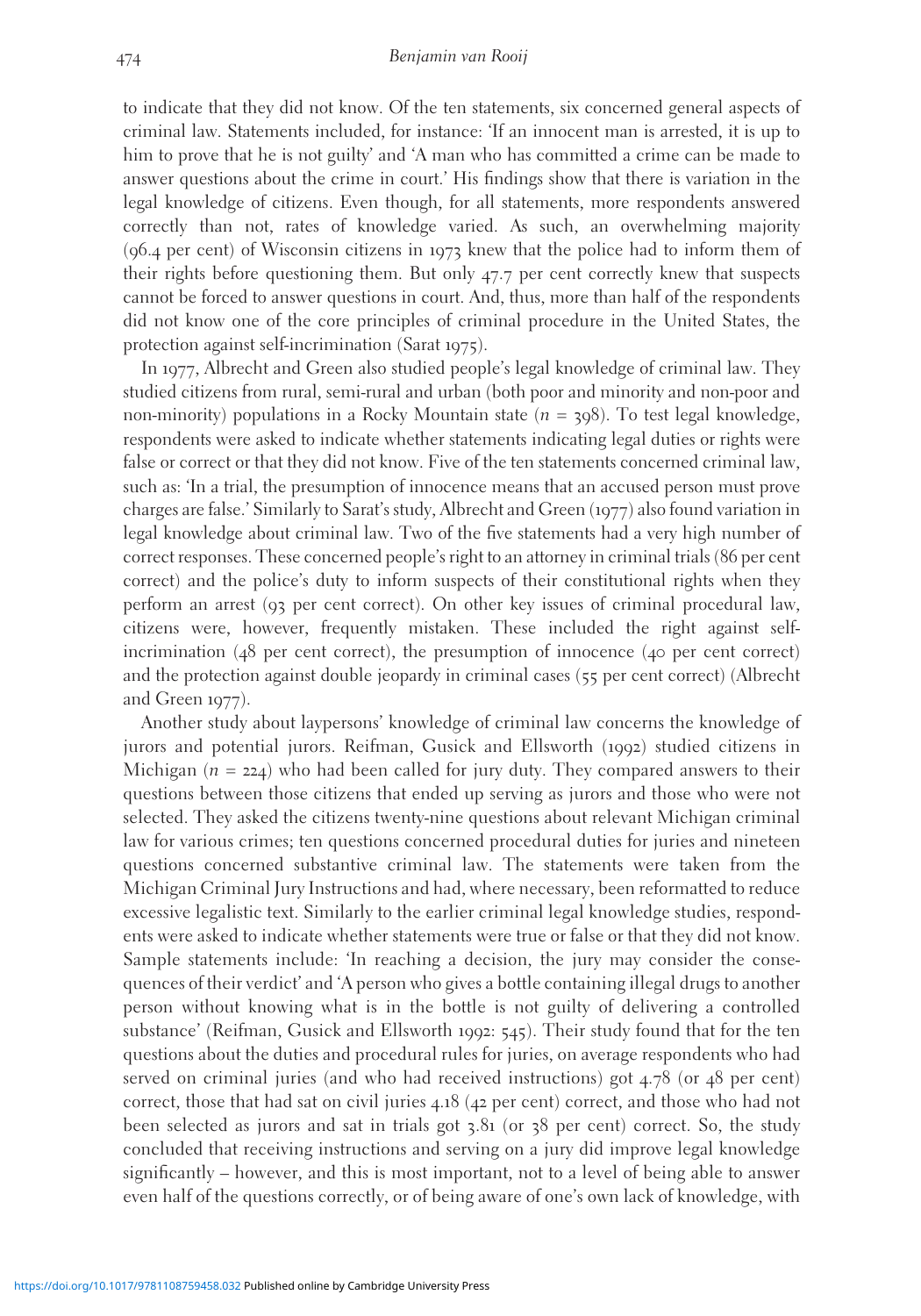only 10 per cent of the criminal jurors and 11 per cent of the civil jurors opting for the 'I don't know' option. The study found similar results for substantive law, where those that had served on criminal juries and had been instructed on relevant aspects of substantive criminal law (such as theft, sexual crimes, assault and armed robbery) were not knowledgeable about such crimes, answering on average only 41 per cent correctly, which was only marginally higher than those without instructions, who got 35 per cent correct, a difference that was found not to be statistically significant (Reifman, Gusick and Ellsworth 1992: 547–9).

Two further studies have sought to understand more deeply whether people understand their state's substantive criminal law. The first focused on whether people understand the different levels of criminal liability for different stages of attempts at crime. Darley, Sanderson and LaMantia (1996) presented a sample of local community members  $(n = 20)$  and undergraduate students  $(n = 28)$  in New Jersey with a survey that presented them with criminal attempt scenarios. These scenarios all described instances where someone had attempted either a murder or a robbery (six scenarios for each level of attempt from thought only through substantial step to dangerous proximity to finally completed offence). Respondents would have to indicate first what they thought would be an appropriate sentence and after that what sentence they thought the criminal codes of New Jersey would assign in each case. The study first of all found that respondents did not distinguish between what they themselves thought was the appropriate liability and what they held that the law would assign. And second, the study found that in so reporting what the law would assign, the respondents were largely mistaken. As the authors conclude, '[i]t is obvious that our subjects deeply misunderstand the New Jersey state codes' Darley, Sanderson and LaMantia 1996: 416). Similarly to what Kim argued about employment law knowledge, Darley and colleagues also found that there is a link between what people think is in the law and what they themselves hold to be right (their norms): 'Most citizens hold the (erroneous) belief that the legal code matches their moral intuitions about the liability levels that should be assigned to various attempts' (Darley, Sanderson and LaMantia 1996: 419). Their conclusion based on this is that the legal code should be reformed to more closely match such moral beliefs, rather than trying to educate people in the law and change such morals.

The fifth study about criminal legal knowledge, by Darley, Carlsmith and Robinson (2001), again studied whether people are aware of the criminal laws of their states. It studied this amongst participants from four states (Texas, Wisconsin, South Dakota, North Dakota)  $(n = 203)$ . Participants were presented with elaborate scenarios of four potentially illegal behaviours, including violating a duty to assist a person in trouble, violating a duty to retreat prior to the use of force in self-defence, failing to report a known felon, and using deadly force in order to protect one's property. Respondents were asked to indicate for each scenario what they thought the appropriate punishment was, and then to indicate what their state would consider an appropriate punishment, both on a 13-point scale. The study found that although state law was markedly different for these four scenarios, for three of the four scenarios they did not find that citizens from the state that was the outlier (and that would criminalise behaviour that others would not) came to a different prediction about state punishment. The exception was that Texans do clearly know that their state allows the use of deadly force to protect property. The authors conclude from this that 'in three cases, state law does not appear to be a factor in how people come to "know" their state law', and that 'people do not seem to be aware of the laws of their state'(Darley, Carlsmith and Robinson 2001: 175). Moreover, their study finds that for the most part people do not clearly develop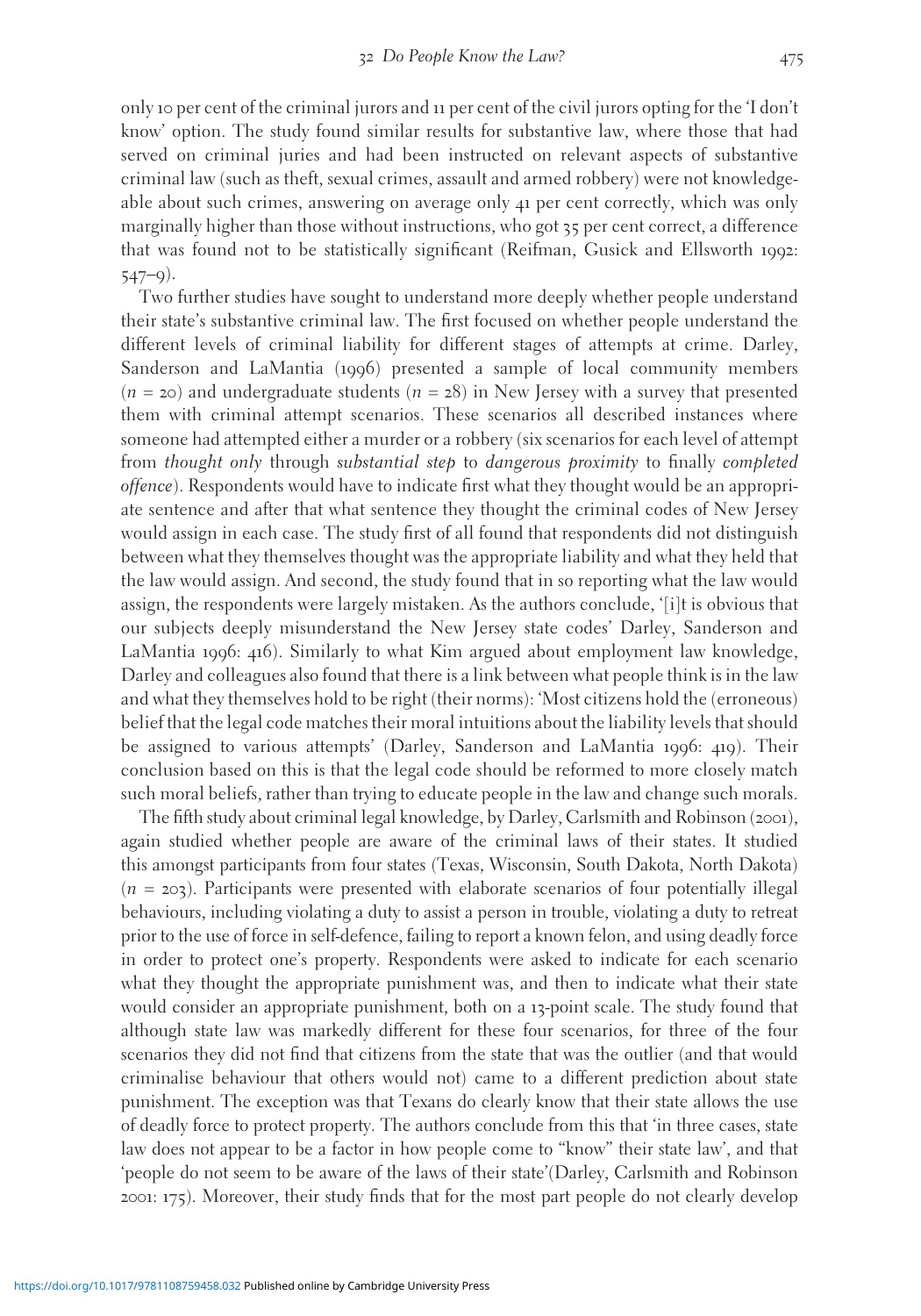better knowledge of their state's criminal law if they are better educated or if they have lived longer in that state. Darley, Carlsmith and Robinson (2001) also found that there was a high correlation between what sentence people would assign themselves and what they predicted the state would assign. And thus, similarly to Kim's (1999) argument and Darley, Sanderson and LaMantia's (1996) earlier findings, people tend to conflate what they hold personally with what they think is the law: '[T]hey guess[ed] that the law of the state was what their personal opinion thought it should be' (Darley, Carlsmith and Robinson 2001: 181).

The final study reviewed here about criminal legal knowledge concerns whether mothers of youth offenders know the law (Cavanagh and Cauffman 2017). This study analysed  $324$  dyads of mothers and their sons, all first-time juvenile offenders ( $n = 648$ ). The study built on earlier work that had found that youths do not have proper knowledge of criminal law and procedural rights (this work is not included in our review here, which focuses on adult legal knowledge, but see, for instance, Grisso et al. 2003; Goodwin-De Faria and Marinos 2012). It assessed the mothers' legal knowledge about criminal law by asking them to indicate the correctness of thirty-eight statements that relate to legal rights, roles and procedures in the juvenile criminal procedure, and to answer six multiple-choice questions in response to a short scenario. The study found that mothers on average got 66 per cent of the questions correct. Mothers were most mistaken about issues related to probation and plea bargaining, and least mistaken about basic courtroom procedures. The study found an association in that mothers with prior arrest experience had better knowledge than those without prior arrest experience. It also found that Latina women knew less than any other racial group, that black knew less than white, and that women born in the United States knew more than women born abroad.

#### 32.4.3 Lay Knowledge of Family Law

The third and final body of work that assesses laypeople's knowledge of the law focuses on family law. As most people have familial relations and thus potentially face disputes or rights issues there, knowing their rights in such relations is vital. A first study about whether people know family law was conducted in 1973 amongst adult residents in two communities in Oregon State ( $n = 30$ ). Respondents were asked to answer factual questions in relation to applicable family law issues such as the age of majority, the rights of welfare families to decide about birth control, the rights of illegitimate children, and minors' rights to birth control information and to medical treatment. The study overall found that knowledge of family law was underdeveloped. Respondents on average were able to answer just over half of the questions (4.3 out of 8). The study found that there was a big difference in their knowledge where for some issues (such as the age of majority and the rights of illegitimate children) people were far more knowledgeable (with 66 per cent answering correctly) and for others (such as minors' rights to information about birth control and to medical treatment) they provided mostly (also about 66 per cent of the sample) wrong answers (Saunders 1975: 71). The study also found that women were more knowledgeable than men, while no other demographic variables (age, occupation, education, religion) were associated statistically with the level of legal knowledge.

A more elaborate study of the legal knowledge of family law was conducted in the UK. In the article 'Ignorance in Bliss', Pleasence and Balmer set out to understand how well British adults know their own family law. The study uses data from a large nationally representative survey ( $n = 3,806$ ). The survey used an elaborate scenario presenting four hypothetical major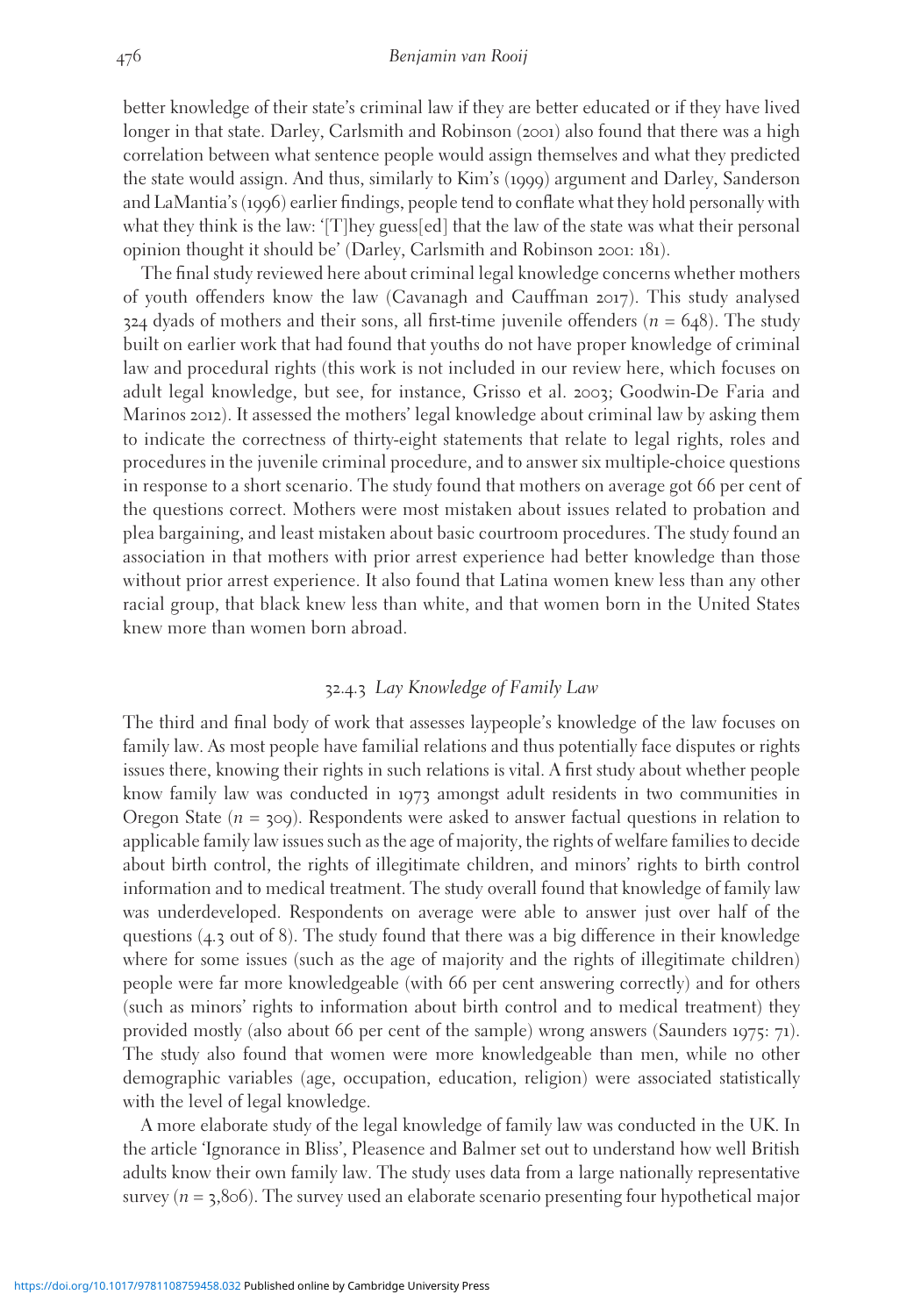family-related events in the lives of a couple, John and Sarah. Respondents were asked for each event to indicate (yes, no, don't know) their answers to a series of questions about what legal rights or legal options Sarah had. The study also employed two experimental elements: first, it randomly assigned respondents scenarios where John and Sarah were married and where they were legally cohabiting; and second, it randomised the duration of such a marriage or cohabitation.

The study concluded that there is a large amount of error in how respondents see the legal rights and options in these instances of family law. One example is that 52 per cent of the respondents were wrong in believing that a financially dependent cohabitant has a good legal claim to financial support when separating after ten years; 48 per cent were wrong to believe that a married spouse will not automatically inherit their partner's property when there is no will; 47 per cent of the respondents were wrong that a cohabiting father who fails to meet the legal requirements for 'parental responsibility' has the right to decide on 'important medical treatment'; and 36 per cent were wrong to believe that a married father does not have such a right. As we have seen with criminal legal knowledge, there was variation, and there were issues where respondents' answers were more often correct: for instance, only 14 per cent were wrong in holding that a partner automatically inherits from a deceased cohabitant when there is no will, and 20 per cent were wrong in holding that a married father has no legal responsibility to provide financial support for a child after a break-up.

Just as we have seen in studies about employment law and criminal law, here again the study finds that there is a relation between what people think is the law and what their own beliefs and social attitudes are about the matters that family covers. As the authors conclude, 'in general, public legal understanding may be substantially driven by attitudes. Consequently, our findings also highlight additional obstacles that public legal education initiatives must overcome in order to be successful ... People's immersion in the social world and exposure to social attitudes therefore act as obstacles to being receptive to contradictory information about the law' (Pleasence and Balmer 2012: 325).

#### 32.4.4 Lay Knowledge of Housing and Consumer Rights

A recent study by Pleasence, Balmer and Denvir (2017) sought to understand how English and Welsh citizens know basic rights and duties in relation to consumer and housing rights. Using data from the 2010–12 English and Welsh Civil and Social Justice Survey, the paper sought to analyse the extent to which citizens have sufficient knowledge of the law in these areas. The surveys contained detailed scenarios presenting housing and consumer rights cases (as well as employment scenarios, the findings of which we have already discussed). And for each scenario, respondents were asked to answer a series of questions on particular elements of the scenario that involved either their rights or their duties. The sample included 1,005 respondents who answered the questions about the housing scenario and 982 who focused on the consumer scenario. Overall, the study found that respondents did only slightly better than if they had guessed the right answer (as the study used a binary yes or no option), with an average percentage of correct scores of 59 per cent across the three scenarios studied. The study found that informants performed worst in consumer-related questions. For consumer law, only 20 per cent got three of the five questions correct, 3 per cent got four out of five correct and only 0.3 per cent got all correct. Housing law had higher scores, with 77 per cent getting four out of six correct, 49 per cent getting five out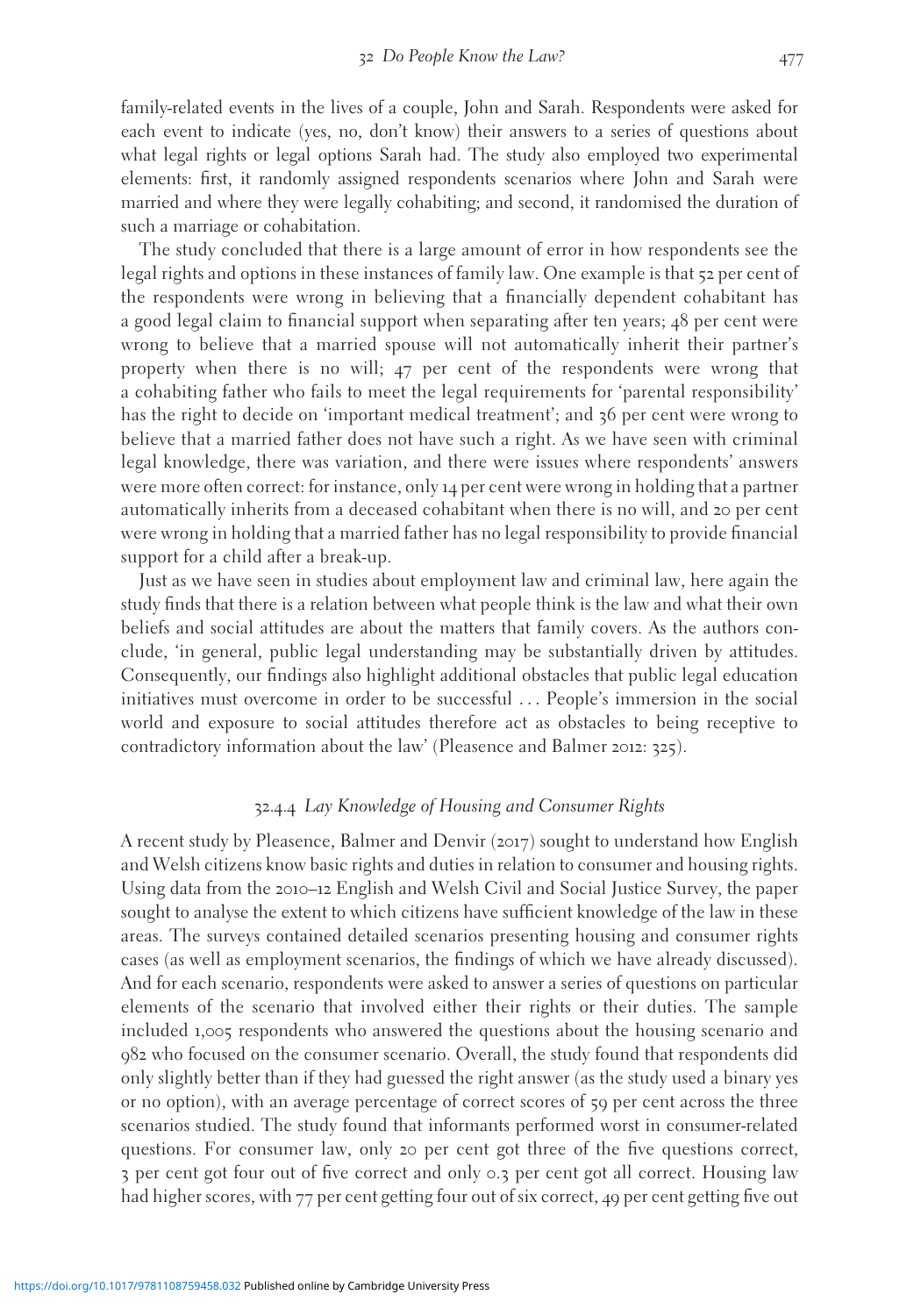of six correct and 13 per cent answering all six correctly. What is interesting here is that respondents had indicated greater confidence in their consumer law knowledge than in their housing law knowledge. The study further analysed whether people who needed more knowledge of their rights had better knowledge. Here it looked in particular at different housing law knowledge levels between people who were renting their house and those that were not. The study found no significant knowledge difference here. So, people who needed to know more about their rights, that is, renters, were not more knowledgeable. The study concluded that citizens were not well informed; in fact, they had 'substantial deficits' in understanding their legal rights and responsibilities. The authors noted that such deficits exist even when such rights have a 'special bearing' for them (Pleasence, Balmer and Denvir 2017).

#### 32.4.5 Expert Legal Knowledge in the Educational Field

Quite surprisingly, there has been a very large body of empirical work on knowledge about law related to primary and secondary education, mostly focusing on whether educators or educational managers, such as principals, know the law. The body of work is so large that we will not assess it study by study as we have done so far, but instead discuss its core findings across a range of studies. Fortunately, there are two review studies from 2008 that provide an overview of the state of the field up to that year. The first study by Littleton reviews twentyeight previous studies (Littleton 2008), and the second by Eberwein reviews seventy-seven studies (Eberwein III 2008). Here we shall use these two reviews to get an overall picture of this large body of work that goes back to 1978. The studies reviewed were largely of a quantitative nature and used either factual questions about the law with yes/no/don't know options or vignettes, similarly to what we have seen in the studies discussed so far. Studies looked at the legal knowledge of different actors in the educational system, including administrators (principals and superintendents), teachers, staff, and also students and parents. And most studies reviewed were conducted within one state.

The studies reviewed show a clear legal knowledge deficit amongst educators and administrators. As Eberwein concludes, '[t]he [seventy-seven] studies reviewed indicate that educators do not have an acceptable level of public school law knowledge. While each researcher polled educators using a different set of survey questions and, even more problematically, established a level of competence that varied, most agreed that legal knowledge in all groups (teachers, principals and superintendents) was unacceptably low' (Eberwein III 2008: 49–50). All but one (Shaw 1984) of the reviewed studies of the legal literacy of principals concluded that principals lacked sufficient legal knowledge. The reviews similarly found that the legal knowledge of superintendents and general administrators was weak, with average correct scores on knowledge questions in one study of about 50 per cent (Abegglen 1986), while another study (Clark 1990) reported superintendents as being 'only marginally knowledgeable' (Eberwein III 2008: 51), and another study focusing on the knowledge of legal rules about teacher evaluations found that knowledge was no better than chance (Zirkel 1996). Similarly, studies concluded that teachers 'were unfamiliar with school law' (Eberwein III 2008: 52), and as Littleton found from surveys of the body of work on teachers' knowledge of law, 'teachers possess a dismal comprehension of education law and legal issues pertaining to their jobs' (Littleton 2008: 72). One large study of 1,300 teachers found, for instance, that on average they got 41 per cent of 12 questions about students' rights correct and 39 per cent of questions about teachers' rights and liabilities (Schimmel and Militello 2007). Studies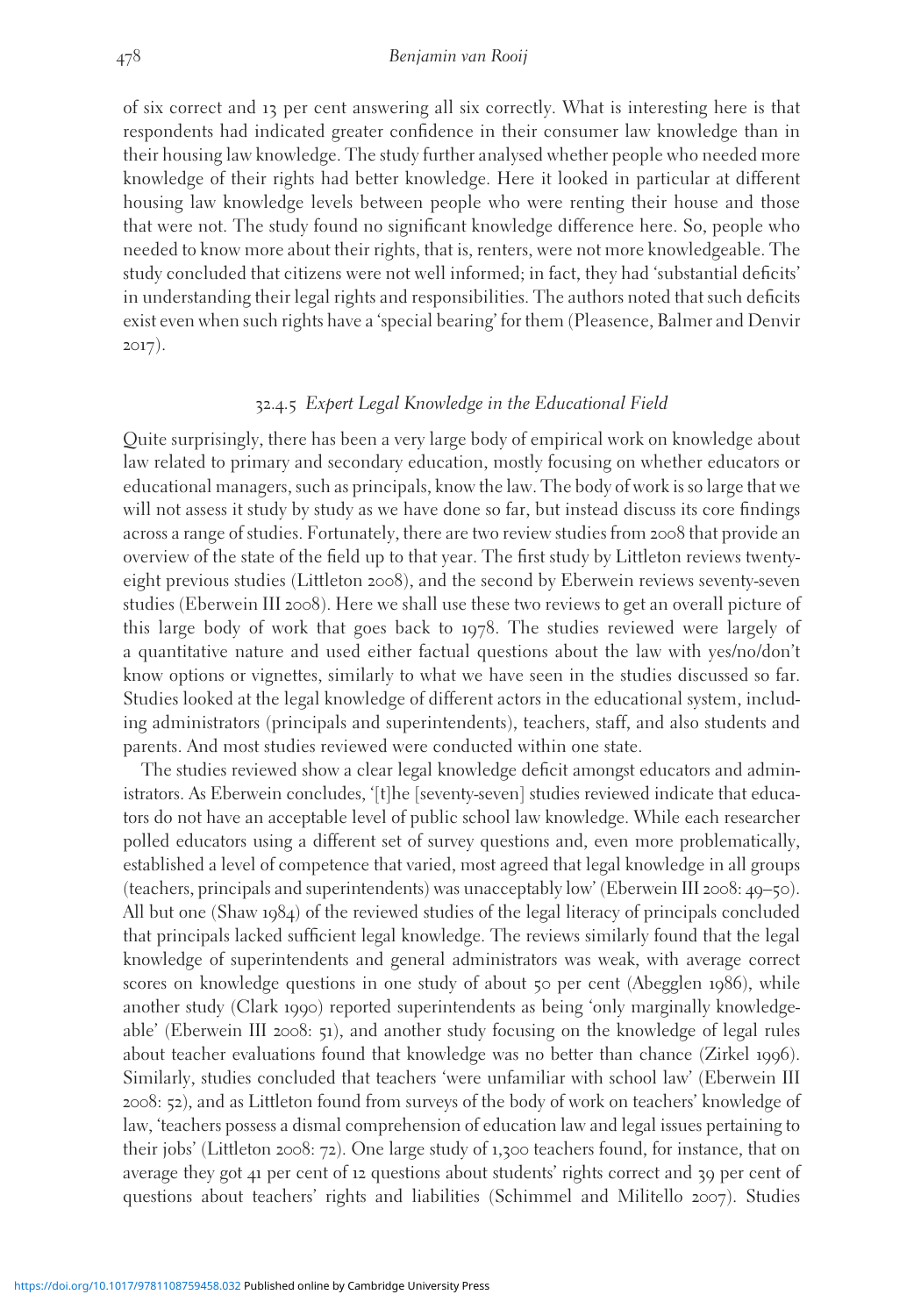reviewed characterised teachers' legal knowledge as insufficient to 'maintain a safe school environment and/or protect themselves from tort liability' (quote from Eberwein III 2008: 53, summarizing Moore 1997) and that teachers 'lacked basic knowledge on laws that affect children' (Eberwein III 2008: 545, summarizing Sametz, McLoughlin and Streib 1981).

The reviews of the large body of work on the legal knowledge amongst school educators and administrators also show what variation there is. Even though the general conclusion is that knowledge is weak, it is not equally so. There are clearly areas of the law where legal knowledge is relatively worse than in others. Weak areas of knowledge include the Bill of Rights, religious legal issues in education, most aspects of tort law (except liability for abuse) and Supreme Court decisions (relevant for education, such as due process rights for students, e.g. Goss v. Lopez). Teachers have a weak grasp of the legal rights of students and disciplinary procedures (and issues such as searches and seizures), while principals have a better understanding of such rights and procedures (Eberwein III 2008; Littleton 2008).

The studies reviewed have also tried to see whether variables related to the demographics of the respondent (educator or administrator) or the school were associated with the level of legal knowledge. Most studies reviewed did not find a significant correlation here. There are, for instance, mixed findings about whether principals, superintendents, teachers and staff have a better grasp of the relevant law, with comparative studies across these groups reporting different results. Similarly, the experience of educators and administrators was not found clearly across the reviewed studies to be associated with more or less legal knowledge. There seems to be some indication that secondary-level educators and administrators have a better level of legal knowledge than those at the elementary level, and also that older teachers have better legal knowledge (Eberwein III 2008; Littleton 2008).

#### 32.4.6 Expert Legal Knowledge in the Medical Profession

There is also a body of studies about the legal knowledge of professionals in health-care services. The present contribution reviews eight such studies. There are two earlier studies from the 1980s about the legal knowledge of psychotherapists. One study by Shuman and Weiner assessed how well Texas therapists  $(n = 84)$  understood state rules on psychotherapist– patient privilege. It found that legal knowledge was lacking, as 55 per cent of the respondents did not know that there was a statute on such privilege, and, more importantly, only 22 per cent knew that legal confidentiality limits patients' disclosures (Shuman and Weiner 1981: 922). Their study concludes: 'The responses to the questionnaire from the group of psychiatrists surveyed indicated that the enactment of the psychotherapist–patient privilege statute in 1979 had little impact on the practice of psychotherapy. Undoubtedly, a major contributing factor was the therapists' ignorance of the enactment of the privilege statute' (Shuman and Weiner 1981: 922). A study by Givelber, Bowers and Blitch (1984) analysed how well therapists across the USA ( $n = 2.875$ ) understood the duty of care toward third parties that a California Supreme Court decided (the Tarasoff decision).<sup>1</sup> The study found that while most psychotherapists had heard of the Tarasoff case, many did not have a proper understanding of the contents of its ruling. One in four had a partly mistaken understanding of when the Tarasoff duty of care applies. More importantly, the majority misunderstood what the duty of care entails exactly. It is also interesting to note that the majority of non-Californian therapists surveyed erroneously believed that they were bound by Tarasoff. The

<sup>1</sup> Tarasoff v. Regents of the University of California, <sup>17</sup> Cal. <sup>3</sup><sup>d</sup> <sup>425</sup>, <sup>551</sup> P.2<sup>d</sup> <sup>334</sup>, <sup>131</sup> Cal. Rptr. <sup>14</sup> (Cal. <sup>1976</sup>).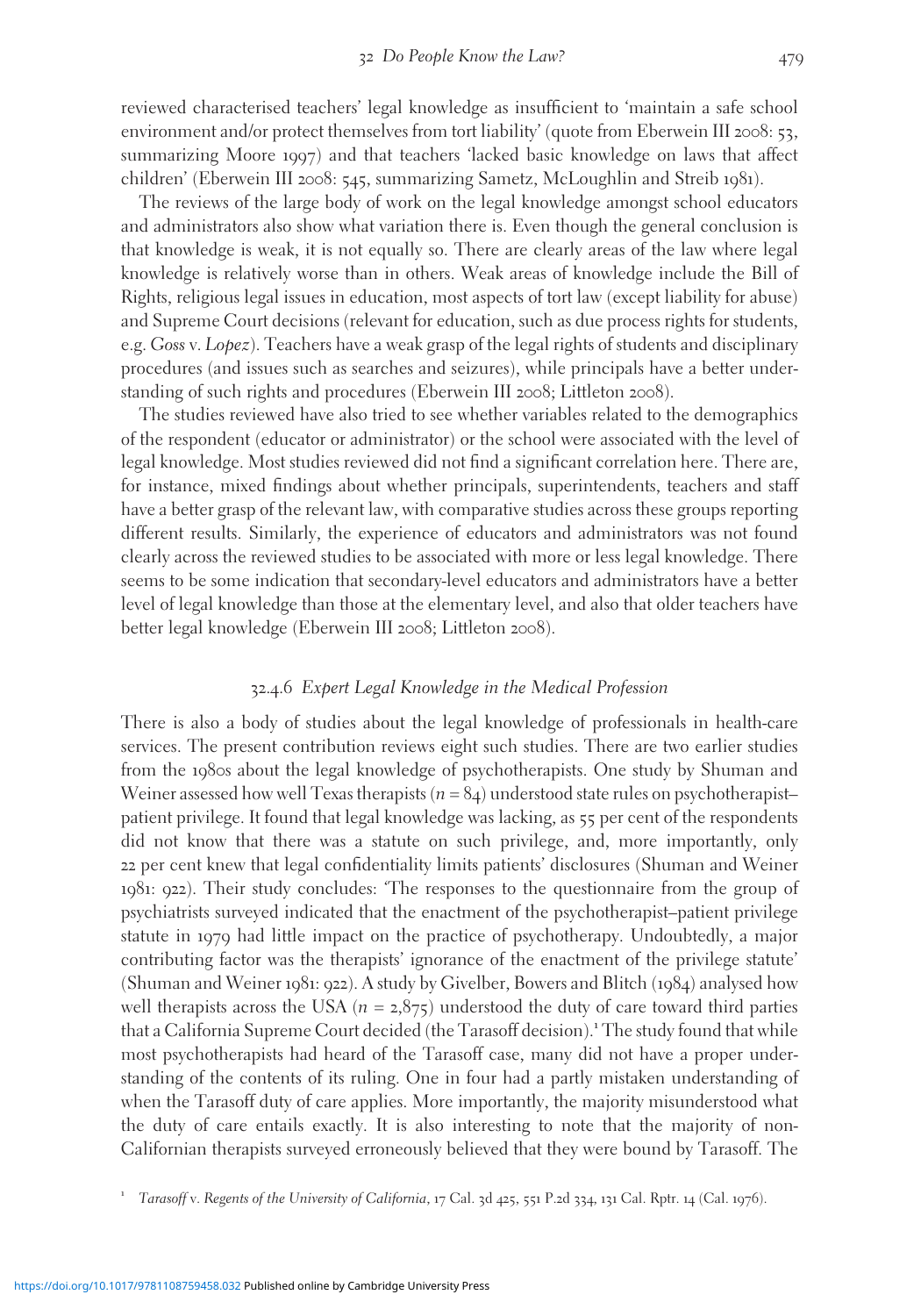study argues that the limited understanding of the legal rules on the duty of care as they arise out of the vital court case originates in the complexity of the legal reasoning that the California Supreme Court used here (Givelber, Bowers and Blitch 1984).

Van McCrary and colleagues conducted two studies to understand how legal knowledge plays a role in how physicians make end-of-life decisions with regard to terminally ill patients (Van McCrary et al. 1992; Van McCrary and Swanson 1999). The first study was conducted amongst hospital doctors in Texas ( $n = 75$ ). The study administered a survey that included ten questions that tested knowledge on issues covered in a standard handbook in Texas medical law (The Texas Medical Jurisprudence Examination). The study found that on average respondents answered half of the questions correctly. And only about 23 per cent of doctors surveyed 'achieved a "passing" score of 70% or above' (Van McCrary et al. 1992: 368). And just like in other areas of law discussed earlier here, there was variation with some issues where doctors had a higher level of knowledge (for instance about how competent patients may legally refuse any treatment even if it results in their own death). The study found that internists had better legal knowledge than surgeons. And second, physicians who derived their legal knowledge mostly from colleagues scored lower in the test. In a second study, Van McCrary teamed up with Swanson to conduct a comparative study about legal knowledge and end-of-life decisions amongst patients in Texas (discussed in the study above) and Denmark ( $n = 62$ ). The study found that Danish doctors had a much higher level of legal knowledge, as 74 per cent of the doctors answered 70 per cent of the questions correctly and passed the test, in contrast to the low 23 per cent in the USA. What is interesting about this comparison is that US doctors are less informed about the law, yet (as was also measured in these studies) they are more worried about the law's impact on their medical practice. Van McCrary and Swanson argue that 'legal defensiveness in the USA creates a climate of misinformation regarding medical law that is not present in Denmark' (Van McCrary and Swanson 1999: 20).

Saltstone, Saltstone and Rowe (1997) sought to assess the medical legal knowledge amongst Canadian family medicine residents  $(n = 45)$ . Their findings were similar to those in the study amongst Texan doctors. They found that the residents answered about half the questions correctly. Also, there was variation, with all respondents answering some questions correctly (for instance whether comments might be construed as sexual abuse) and others with very low scores (for instance, only 11 per cent correctly answered a question about doctor–patient privilege, and 4 per cent answered correctly in relation to duties to report certain diseases). Respondents also indicated that knowledge of medical-legal issues was vital for providing good medical care and to avoid being sued, and they felt 'inadequately trained in and uncomfortable about dealing with these issues' (Saltstone, Saltstone and Rowe 1997: 669).

In 2008, Chate assessed the legal knowledge in relation to informed consent amongst orthodontists in England, Wales and Northern Ireland  $(n = 179)$ . This study found that respondents provided correct answers about half the time (it found that scores varied for different issues). Orthodontists were least knowledgeable about aspects of consent such as what level of explanation they needed to give patients to get informed consent, and how to manage a patient who is unable to give consent. The study concluded that 'the results of this audit indicate certain key areas of deficiency in the knowledge and understanding of informed consent amongst consultant orthodontists' (Chate 2008: 665).

Finally, a recent study by White and colleagues (2014) looked at the legal knowledge amongst doctors practising end-of-life medicine in Australia ( $n = 867$ ). On average, it found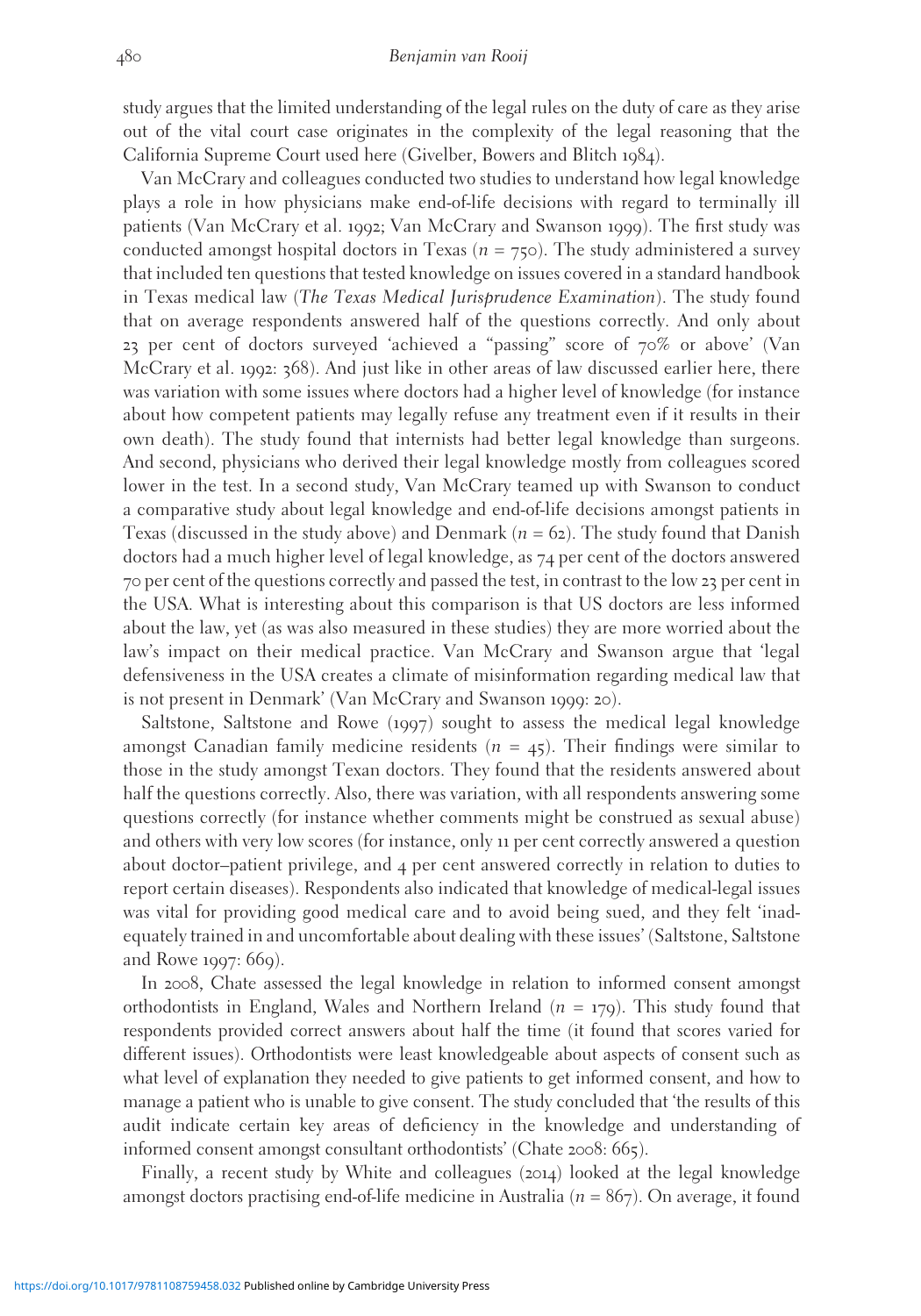that the mean correct response rate was  $3.26$  out of a possible 7 questions. It found that only 42 per cent of the overall respondents were able to get four or more of the seven questions correct. The study found that there were differences within the sample, with doctors in some states (e.g. Queensland) scoring much lower (25.7 per cent) than those in others (e.g. New South Wales, with 55 per cent answering four or more correctly). It also found that certain specialisms scored significantly higher than others, while other demographics such as age, country of degree and years of practice were not associated with the level of legal knowledge. The study also found that doctors were aware of their level of legal knowledge as their selfreported perception of their knowledge correlated significantly with how they scored in the knowledge test. Other interesting findings are that the more decisions doctors made about withholding life-sustaining treatment, the more knowledgeable they became, and that those with recent training had better knowledge. Overall, the study concluded that there is a knowledge deficit amongst the doctors studied: 'Our results demonstrate critical gaps in the legal knowledge of many doctors who practise end-of-life medicine' (White et al. 2014: 3).

In sum, in health care there is a clear lack of knowledge of relevant law. Here again we see that there is variation among some health-care providers and in some contexts, and for some legal rules there are greater amounts of knowledge than for others.

#### 32.4.7 Synthesis of Findings

As a quick overview, Table 32.1 outlines the findings across the different domains. Based on this we can draw several conclusions. First and foremost, there are major gaps in the legal knowledge amongst both laypersons and professionals. Such knowledge deficits concern vital legal rules that provide basic rights relating to employment, the criminal justice trial, and marriage and divorce. And the lack of knowledge also covers areas of core concern to the professionals interviewed, such as school principals and end-of-life doctors. Most of the studies note that there is variation and that not all aspects of the law are understood equally well or equally poorly. And studies have also unearthed variables that can explain variation, yet when taken together we do not see a clear pattern emerge where certain demographics or other conditions would consistently predict greater legal knowledge. The findings in comparing physicians' medical legal knowledge in the USA and Denmark are particularly striking. Doctors who worry more about the repercussions of the law (those in the USA) are less knowledgeable about such law than their colleagues who do not have such worries (those in Denmark).

An important finding is that across several studies there is an association between what people think the law should be and what they themselves hold to be right and correct (their norms), and this shapes what they think the law is. And thus their sense of what the law should be influences their misunderstanding of the actual law. As such, there seems to be a link between (social and personal) norms and legal knowledge.

#### 32.5 discussion and conclusion

Despite the inherent challenges in measuring legal knowledge, the empirical studies reviewed here all show that across domains and populations there is a lack of legal knowledge. This means that the laws as they have been drafted and designed do not arrive at the people whose behaviour such laws seek to influence, or that, if they arrive, the understanding of such laws is not complete. This is a key, yet underappreciated, empirical insight in regard to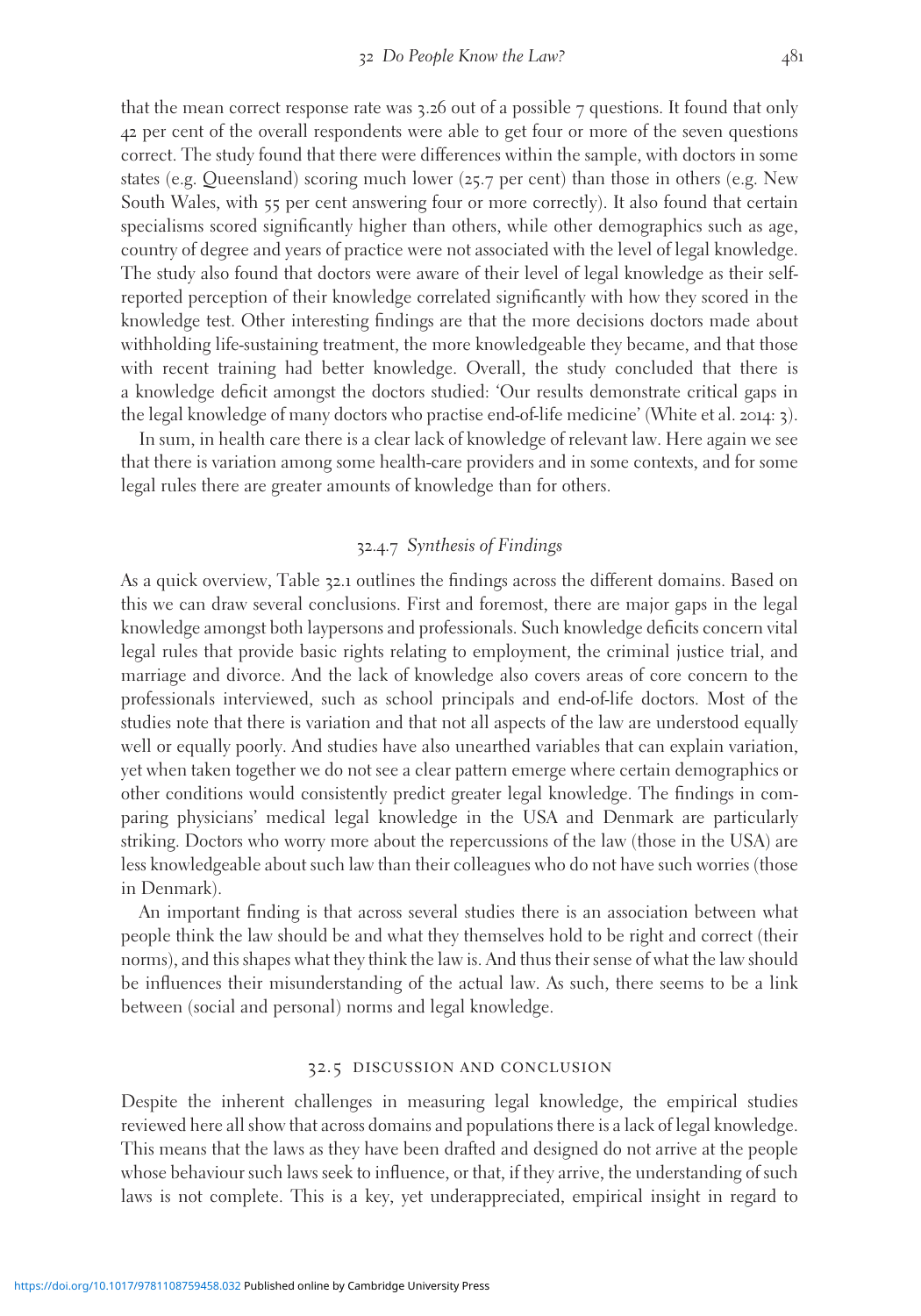| Domain                               | Type of actor        | Studies reviewed                                                                                                                                                                                                                           | Core findings                                                                                                                                                                                                                                                                                                                    |
|--------------------------------------|----------------------|--------------------------------------------------------------------------------------------------------------------------------------------------------------------------------------------------------------------------------------------|----------------------------------------------------------------------------------------------------------------------------------------------------------------------------------------------------------------------------------------------------------------------------------------------------------------------------------|
| Employment<br>law                    | Lay                  | Kim 1998; Kim 1999; Denvir,<br>Balmer and Buck 2012;<br>Denvir, Balmer and<br>Pleasence 2013; Pleasence,<br>Balmer and Denvir 2017                                                                                                         | People have limited knowledge about<br>their employment rights. The<br>knowledge they do have originates<br>from their own views and norms of<br>what the rights should be.                                                                                                                                                      |
| Criminal law                         | Lay                  | Sarat 1975; Albrecht and<br>Green 1977; Reifman,<br>Gusick and Ellsworth<br>1992; Darley, Sanderson<br>and LaMantia 1996;<br>Darley, Carlsmith and<br>Robinson 2001; Cavanagh<br>and Cauffman 2017                                         | People have limited knowledge of<br>core aspects of substantive and<br>procedural law. Knowledge does<br>vary and is better and worse for<br>different aspects. Legal<br>knowledge tends to converge with<br>people's own views and norms.                                                                                       |
| Family law                           | Lay                  | Saunders 1975; Pleasence<br>and Balmer 2012                                                                                                                                                                                                | People have limited knowledge of<br>their core rights and duties in<br>family law. There is variation with<br>more knowledge on some issues<br>and less on others. Women have<br>better knowledge than men.<br>People's knowledge of the law is<br>shaped by their own norms.                                                    |
| Consumer<br>and<br>housing<br>rights | Lay                  | Pleasence, Balmer and<br>Denvir 2017                                                                                                                                                                                                       | Overall, there are substantial deficits<br>in how citizens understand their<br>rights and duties. This is especially<br>so for consumer law. The more<br>confident people are of their rights,<br>the lower their knowledge. Also,<br>the more there is at stake, the less<br>knowledge they have.                               |
| Education                            | Lay,<br>professional | Core reviews by Littleton<br>2008 (reviewing 28 studies)<br>and Eberwein III 2008<br>(reviewing 77 studies);<br>examples of individual<br>studies: Bowal 1998;<br>Schimmel and Militello<br>2007; Militello, Schimmel<br>and Eberwein 2009 | Educators and administrators have<br>limited knowledge of core aspects<br>of the law that applies to their jobs<br>(including elements of tort law).<br>There is variation in knowledge<br>with some issues with better and<br>other with worse knowledge. No<br>clear findings on demographic<br>variation and legal knowledge. |
| Health                               | Professional         | Shuman and Weiner 1981;<br>Givelber, Bowers and<br>Blitch 1984; Van McCrary<br>et al. 1992; Saltstone,<br>Saltstone and Rowe 1997;<br>Van McCrary and<br>Swanson 1999; Chate<br>2008; White et al. 2012;<br>White et al. 2014              | Doctors, psychotherapists, and<br>orthodontists lack knowledge<br>about legal rules in relation to<br>their practice. There is variation<br>with better knowledge for some<br>rules, some doctors, and some<br>jurisdictions, and worse for others.                                                                              |

TABLE 32.1 An overview of empirical studies about legal knowledge<sup>2</sup>

<sup>2</sup> We have excluded empirical studies about the legal knowledge of nonadults here. Examples include Saunders 1981; Grisso et al. 2003; and Goodwin-De Faria and Marinos 2012.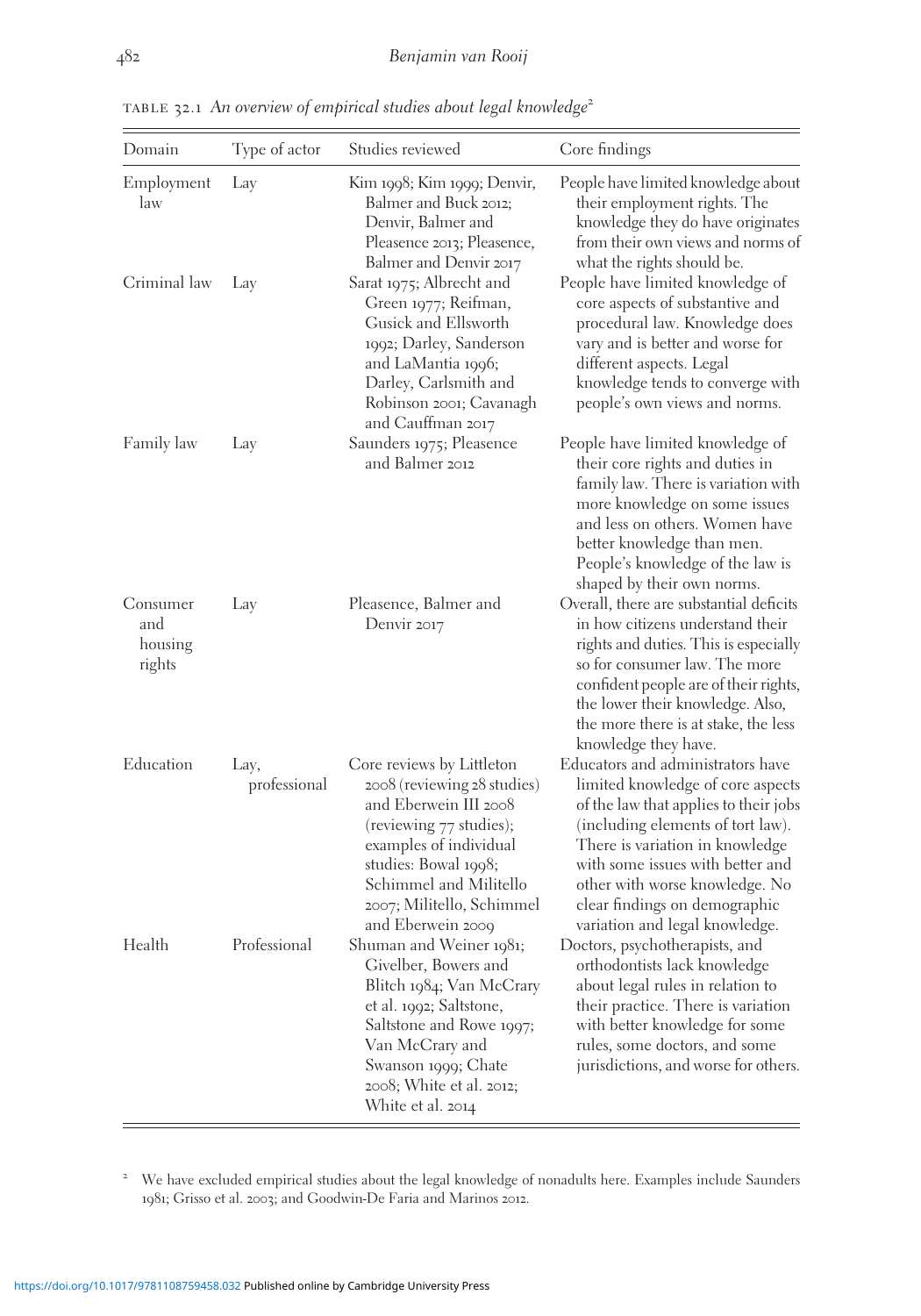compliance. There is a large body in criminology about how objective punishment (the way the law is enforced) is not the same as subjective punishment (the way that potential rulebreakers perceive it) (Thornton, Gunningham and Kagan 2005; Apel 2013). Similarly, the way the law has been drafted and exists objectively and the way it is known and understood are not the same. Darley, Carlsmith and Robinson (2001) argued that the lack of legal knowledge undermines the *ex ante* function of law. And indeed, it seems that when people do not know the law, such law has trouble shaping their future behaviour. We will ponder three bigger questions here.

The first question is: Why do so many people lack legal knowledge? Here a first issue is the sheer size and complexity of the legal system and its myriad rules. In the early 1990s, it was estimated that in the USA 300,000 rules of corporate law exist that may be criminally enforced (see Coffee, Jr. <sup>1991</sup>: <sup>216</sup><sup>3</sup> ). This was over three decades ago, and these were just the criminally enforceable rules for corporations. Bear in mind that the California Vehicle Code is over 1,000 pages long. And the US Internal Revenue Code, which covers basic tax policies on things like income, gifts, estates and payrolls, is about 2,600 pages long.<sup>4</sup> And this does not even include the thousands of pages of federal tax regulations.<sup>5</sup> Or just go into any law school library and look at the giant halls with stacks and stacks of tomes with the primary sources of law, which is the applicable law that we're supposed to know.

An overwhelming amount of law is made less accessible because of the complexity of the legal language used in the legislation, and even more so by the complex legal reasoning that exists in relevant case law and judicial interpretations of statutes. A clear example of how this even undermines the legal knowledge of highly trained professionals was Givelber, Bowers and Blitch's (1984) study on how psychotherapists did not understand the intricacies of the California Supreme Court's Tarasoff decision about the duty of care that therapists have towards third parties.

Another reason why people have trouble knowing the law, which became clear in several of the studies, is that the law is often not aligned with people's own or the broader social norms. This makes it hard for people to trust their normative instincts in guesstimating what the law is. And all of this is made more problematic because most people do not have easy access to legal advice, let alone have such access on a daily basis for all rules that apply to their everyday existence. Even a CEO of a major Fortune 500 company cannot get legal advice that would cover all 300,000 criminally enforceable rules that their corporation must comply with.

A core underlying issue here, however, is that our legal system has been designed and operates with a look to the past, through an  $ex$  post perspective. The massive number of complex legal rules may operate perfectly well when they are applied to past cases. When bad behaviour has occurred, prosecutors and other lawyers can carry out legal research and in the massive body of legal rules and interpretations find those that apply to the case and develop their legal arguments about how to assign liability or in other ways respond to such facts from the past. This is how law is taught in law school and this is also how many people perceive the law to operate. However, if law truly is to prevent damaging behaviour and have an effective

<sup>3</sup> Citing an estimate made by Stanley Arkin, a well-known practitioner in the field of white-collar crime, at the George Mason Conference in October 1990, which produced the symposium that Coffee's article came from (see also Leary <sup>1990</sup>: <sup>144</sup> note <sup>10</sup>). <sup>4</sup> [www.slate.com/articles/news\\_and\\_politics/politics/](http://www.slate.com/articles/news%5Fand%5Fpolitics/politics/2014/04/how%5Flong%5Fis%5Fthe%5Ftax%5Fcode%5Fit%5Fis%5Ffar%5Fshorter%5Fthan%5F70%5F000%5Fpages.html)2014/04/how\_long\_is\_the\_tax\_code\_it\_is\_far\_shor

ter\_than\_70\_000[\\_pages.html](http://www.slate.com/articles/news%5Fand%5Fpolitics/politics/2014/04/how%5Flong%5Fis%5Fthe%5Ftax%5Fcode%5Fit%5Fis%5Ffar%5Fshorter%5Fthan%5F70%5F000%5Fpages.html). <sup>5</sup> CCH Tax Law Editors <sup>2016</sup>.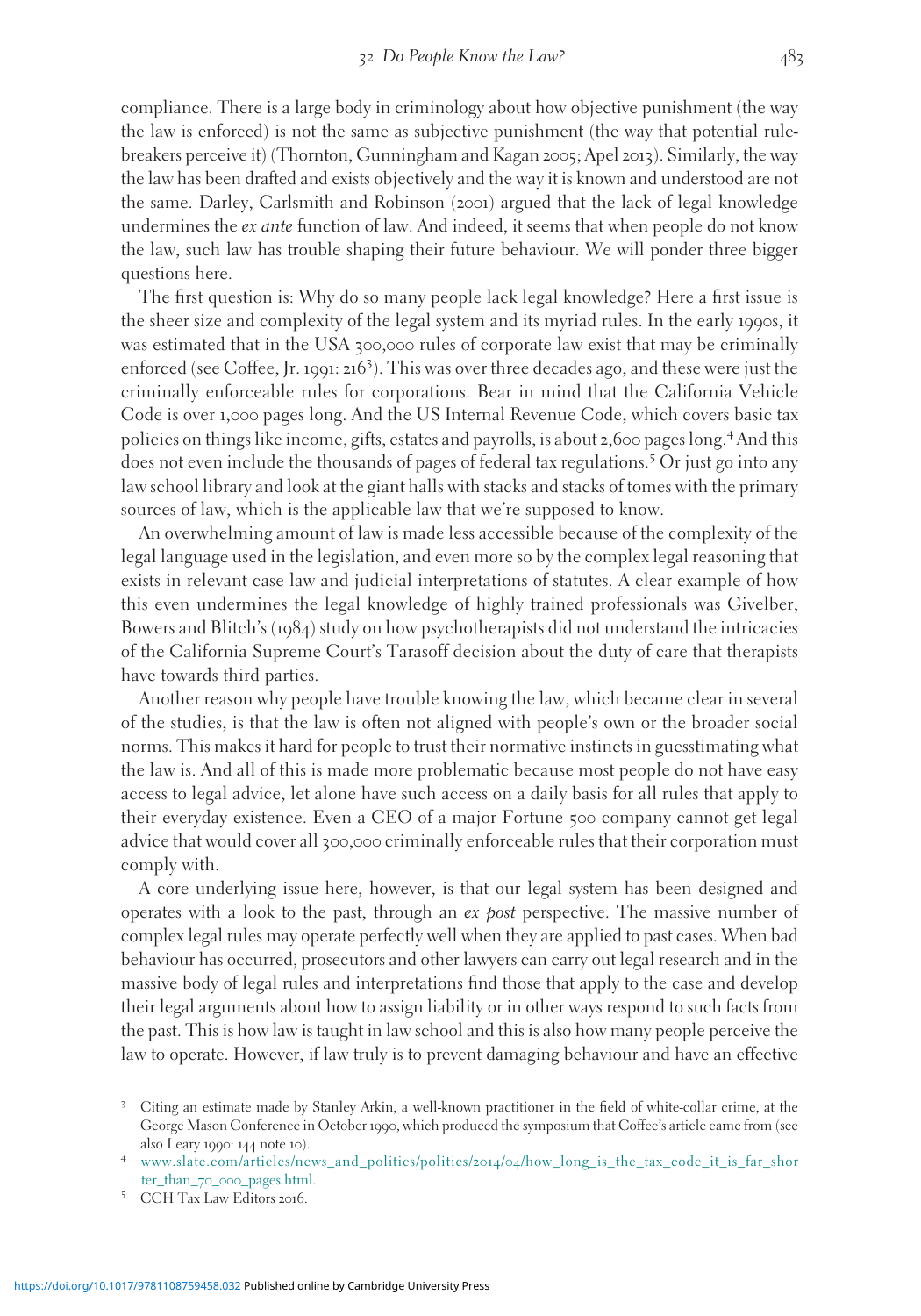ex ante function, it must somehow come to shape such behaviour before it happens and not just respond after the fact (cf. Darley, Carlsmith and Robinson 2001).

The second question is: Does less legal knowledge automatically mean that there will be less compliance? A linear view of the compliance process from legal rule to behavioural change would clearly answer this question in the affirmative: if people do not know the law, how can they make a decision to obey such law and conform their behaviour to the goals espoused in the law. This conclusion is too simple, however.

Firstly, the empirical work on legal knowledge has clearly shown that what people think is in the law is aligned with their own social norms and morals. This has two potential effects on compliance. If the social norms and morals happen to be aligned with the law, there can be compliance even if people do not have sound legal knowledge. And vice versa, the less the social norms are aligned with the law, the less such social norms can remedy the lack of legal knowledge.

A second reason why there can still be compliance even if people do not know the law is that people are part of organisations that have legal knowledge and that have translated relevant legal norms into the processes of such an organisation. Such organisational processes can steer behaviour to conform with the law without teaching people the exact contents of the law.

This, of course, does require the organisation to have sufficient legal knowledge and be able to develop practical, technological or normative interventions that effectively steer their members' behaviour. Here, recent work on regulatory, rule or legal intermediaries is extremely interesting. This body of work shows the importance of lawyers, managers, HR professionals and other organisational actors in transmitting, and also interpreting, the law into the organisational process. In doing so, they shape what the law means and as such construct the meaning of compliance (Talesh 2009, 2015; Edelman and Talesh 2011; Abbott, Levi-Faur and Snidal 2017; Gray and Pélisse 2019; Talesh and Pélisse 2019). Organisations may thus have intermediaries that can come to broker complex legal knowledge into lower levels of the organisation. This may help to decrease fundamental knowledge problems but it cannot fully alleviate them. A first problem is that there is so much law that not all of it can be transformed into understandable organisational rules and processes. And second, there may also be limited understanding of organisational rules. A third problem is that the existence of, and access to, such rule intermediaries is limited and unequal. Here Saunders' observation about the lack of legal knowledge in family law is telling:

The process of acquiring knowledge of pertinent laws is perhaps more problematic in relation to family law than it is in any other area of law. The family, as the least centralized of all our social institutions (Putney 1972; Vincent 1966), lacks specialists, i.e. 'corporate attorneys', who may act as a direct line of communication between the legal institution and the nation's millions of families. In the absence of such spokesmen, what knowledge of family law is diffused to the nation's families usually comes as a result of unco-ordinated and sometimes unintended efforts (Saunders 1975: 69).

And as a third caveat, compliance does not just result from an individual, rational, conscious decision to respond to the law, but may very well be driven socially, and through unconscious (and what may seem irrational) processes, or in some cases not even be the result of a free choice at all but the result of a lack of opportunity to engage in legally banned behaviour. In such situations, which are covered in depth in other chapters here on social norms (Chapter 28), on heuristics and biases in criminal decision-making (Chapter 36), and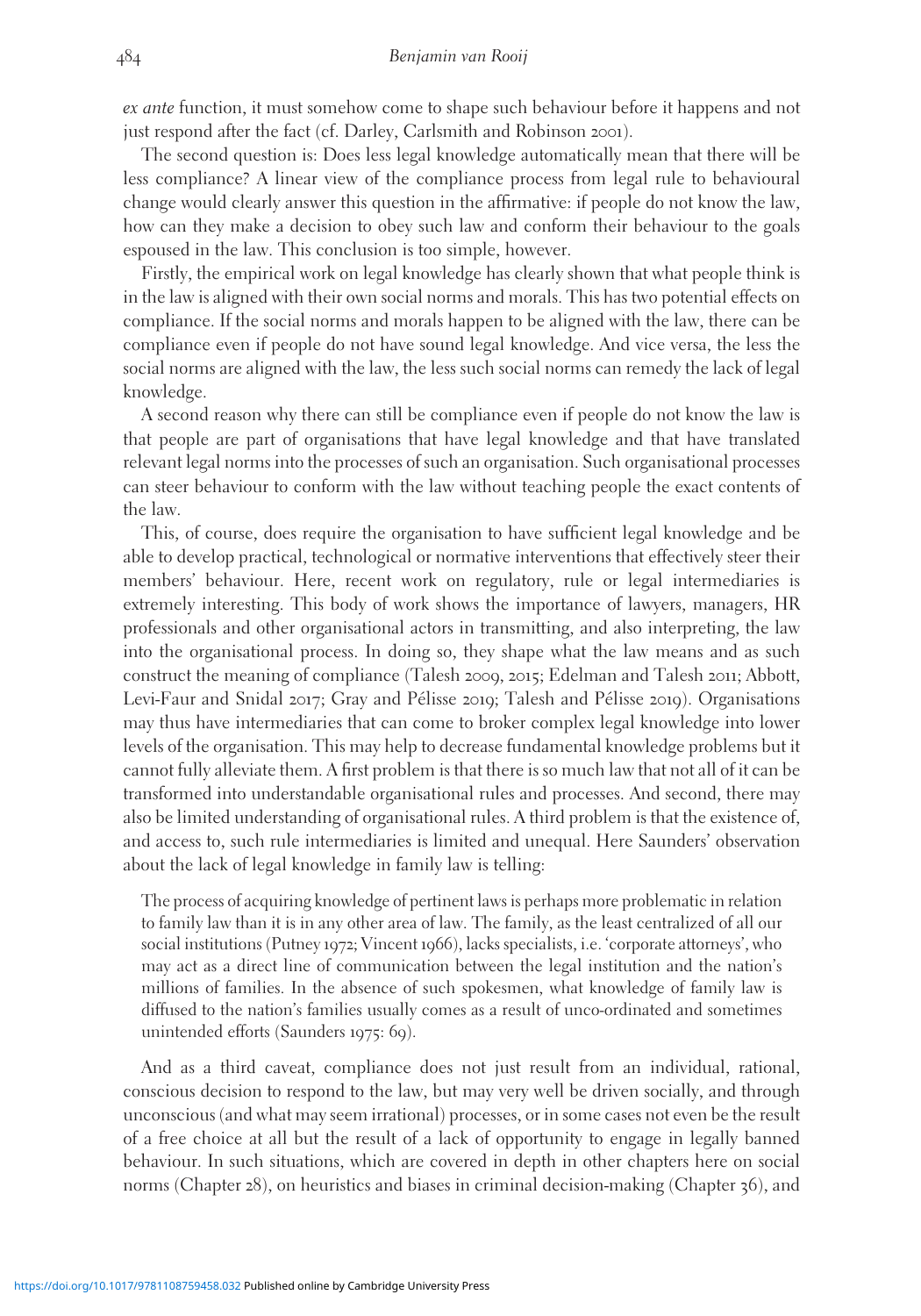on opportunity for crime (Chapter  $\zeta$ , knowing the law is never a prerequisite for compliance, as the process never occurs linearly from rule to behaviour with the learning of the rule as a vital step.

The third and final question is: What does all this mean for how to make laws and manage compliance? As we have just seen, the relationship between legal knowledge and compliance is not simple and clear-cut, that is, less knowledge, less compliance. This means that for areas of the law where we cannot expect there to be high levels of legal knowledge, there should be extra attention given to tapping into social and personal norms, as far as they exist, that can come to support the legal rules. It also means that in such instances, as much as possible, implementation of law should involve the use of factual and practical means that make rule-breaking harder and rule-obedience easier while not requiring actors to make a decision in response to specific rules of the law. Here we can think of interventions that sway people unconsciously or that take away options or choice, popularised as nudges.

However, there will be many instances where it is still important for law to change behaviour but where there will be a lack of supporting social norms or the ability or political will to use unconscious influences or reduce choice or opportunities. Here things will be much harder as the institutional problems that have caused the lack of legal knowledge need to be addressed. This means trying to align the law to social and personal norms (cf. Darley, Sanderson and LaMantia 1996), reducing the number of legal rules, and reducing the complexity of the law and its judicial interpretations. None of these interventions are easily possible in the current legal system we have, with the ex post perspective that is driving it. And, as such, the limited legal knowledge that empirical studies have found will remain a major challenge for compliance.

#### **REFERENCES**

- Abbott, Kenneth W., David Levi-Faur and Duncan Snidal. 2017. 'Theorizing Regulatory Intermediaries: The RIT Model'. Annals of the American Academy of Political and Social Science 670 no. 1: 14–35.
- Abegglen, W. P. (1986). 'Knowledge of United States Supreme Court Decisions Affecting Education Held by Selected Tennessee Public School Personnel (Law)'. PhD Thesis, East Tennessee State University. [https://dc.etsu.edu/etd/](https://dc.etsu.edu/etd/2621)2621.
- Albrecht, Stan L., and Miles Green. 1977. 'Cognitive Barriers to Equal Justice before the Law'. Journal of Research in Crime and Delinquency 14 no. 2: 206–21.
- Apel, Robert. 2013. 'Sanctions, Perceptions, and Crime: Implications for Criminal Deterrence'. Journal of Quantitative Criminology 29 no. 1: 67–101.
- Bench-Capon, Trevor J. M. 2015. Knowledge-Based Systems and Legal Applications, Vol. 36. Brighton, UK: Academic Press.
- Bench-Capon, Trevor J. M., and Frans P. Coenen. 1992. 'Isomorphism and Legal Knowledge-Based Systems'. Artificial Intelligence and Law 1 no. 1:65–86.
- Bowal, Peter. 1998. 'A Study of Lay Knowledge of Law in Canada'. Indiana International & Comparative Law Review 9: 121.
- Cavanagh, Caitlin, and Elizabeth Cauffman. 2017. 'What They Don't Know Can Hurt Them: Mothers' Legal Knowledge and Youth Re-offending'. Psychology, Public Policy, and Law 23 no. 2: 141.
- CCH Tax Law Editors. 2016. Internal Revenue Code: Income, Estate, Gift, Employment and Excise Taxes. New York: Wolters Kluwer CCH.
- Chate, R. A. C. 2008. 'An Audit of the Level of Knowledge and Understanding of Informed Consent amongst Consultant Orthodontists in England, Wales and Northern Ireland'. British Dental Journal 205 no. 12: 665.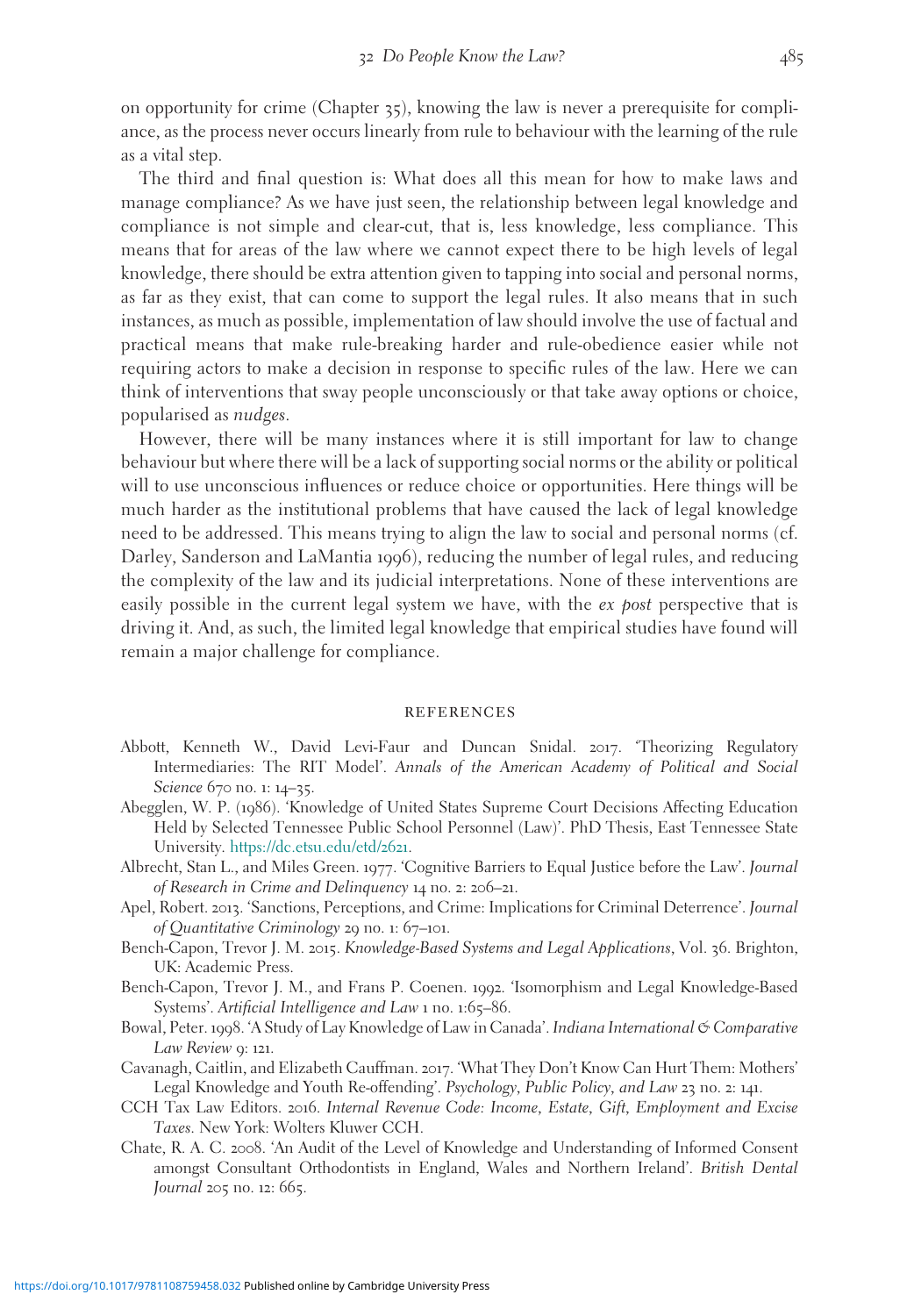- Clark, T. R. 1990. 'Mississippi Superintendents' and Secondary Educators' Knowledge of School Law as It Relates to Student Rights in Selected Areas'. PhD Thesis, University of Southern Mississippi. [https://aquila.usm.edu/theses\\_dissertations/](https://aquila.usm.edu/theses%5Fdissertations/2745/)2745/.
- Coffee, Jr, John C. 1991. 'Does Unlawful Mean Criminal?: Reflections on the Disappearing Tort/Crime Distinction in American Law'. Boston University Law Review 71: 193.
- Cortese, Charles. 1966. 'A Study in Knowledge and Attitudes toward the Law: The Legal Knowledge Inventory'. Rocky Mountain Social Science Journal 3: 192–204.
- Darley, John M., Kevin M. Carlsmith and Paul H. Robinson. 2001. 'The Ex Ante Function of the Criminal Law'. Law and Society Review:165–90.
- Darley, John M., Catherine A. Sanderson and Peter S. LaMantia. 1996. 'Community Standards for Defining Attempt Inconsistencies with the Model Penal Code'. American Behavioral Scientist 39 no. 4: 405–20.
- Denvir, Catrina, Nigel J. Balmer and Alexy Buck. 2012. 'Informed Citizens? Knowledge of Rights and the Resolution of Civil Justice Problems'. Journal of Social Policy 41 no. 3: 591–614.
- Denvir, Catrina, Nigel J. Balmer and Pascoe Pleasence. 2013. 'When Legal Rights Are Not a Reality: Do Individuals Know Their Rights and How Can We Tell?'. Journal of Social Welfare and Family Law 35 no.1: 139–60.
- Eberwein III, Howard Jacob. 2008. Raising Legal Literacy in Public Schools: A Call for Principal Leadership: A National Study of Secondary School Principals' Knowledge of Public School Law. University of Massachusetts Amherst.
- Edelman, Lauren B., and Shauhin A. Talesh. 2011. 'To Comply or Not to Comply That Isn't the Question: How Organizations Construct the Meaning of Compliance'. Explaining Compliance: Business Responses to Regulation:103–22.
- Edwards, Deborah L., and Dirk E. Mahling. 1997. 'Toward Knowledge Management Systems in the Legal Domain'. Proceedings of the International ACM SIGGROUP Conference on Supporting Group Work: The Integration Challenge.
- Estlund, Cynthia L. 2002. 'How Wrong Are Employees about Their Rights, and Why Does It Matter?' New York University Law Review 77: 6.
- Gallagher, Mary E. 2006. 'Mobilizing the Law in China: "Informed Disenchantment" and the Development of Legal Consciousness'. Law & Society Review 40 no. 4: 783–816.
- Ginther, Matthew R., Francis X. Shen, Richard J. Bonnie and Morris B. Hoffman. 2014. 'The Language of Men's Rea'. Vanderbilt Law Review 67: 1327.
- Ginther, Matthew R., Francis X. Shen, Richard J. Bonnie, Morris B. Hoffman, Owen D. Jones and Kenneth W. Simons. 2018. 'Decoding Guilty Minds: How Jurors Attribute Knowledge and Guilt'. Vanderbilt Law Review 71: 241.
- Givelber, Daniel J., William J. Bowers and Carolyn L. Blitch. 1984. 'Tarasoff, Myth and Reality: An Empirical Study of Private Law in Action'. Wisconsin Law Review: 443.
- Goodwin-De Faria, Christine, and Voula Marinos. 2012. 'Youth Understanding & Assertion of Legal Rights: Examining the Roles of Age and Power'. International Journal of Children's Rights 20 no. 3: 343–64.
- Gray, G., and J. Pelisse. 2019. 'Frontline Workers and the Role of Legal and Regulatory Intermediaries'. Sciences Po LIEPP Working Paper, n˚94, 2019–10–12.
- Grisso, Thomas, Laurence Steinberg, Jennifer Woolard, Elizabeth Cauffman, Elizabeth Scott, Sandra Graham, Fran Lexcen, N. Dickon Reppucci and Robert Schwartz. 2003. 'Juveniles' Competence to Stand Trial: A Comparison of Adolescents' and Adults' Capacities as Trial Defendants'. Law and Human Behavior 27 no. 4: 333–63.
- Kennedy, Duncan. 1982. 'Legal Education and the Reproduction of Hierarchy'. Journal of Legal Education 32: 591.
- Kim, Pauline T. 1998. 'An Empirical Challenge to Employment at Will'. New Zealand Journal of Employment Relations 23 no. 2: 91.
- 1999. 'Norms, Learning and Law: Exploring the Influences of Workers' Legal Knowledge'. University of Illinois Legal Review 1999 no. 2: 447–516.
- Leary, Thomas B. 1990. 'The Commission's New Option That Favors Judicial Discretion in Corporate Sentencing'. Federal Sentencing Reporter 3: 142.
- Littleton, Mark. 2008. 'Teachers' Knowledge of Education Law'. Action in Teacher Education 30 no. 2: 71–8.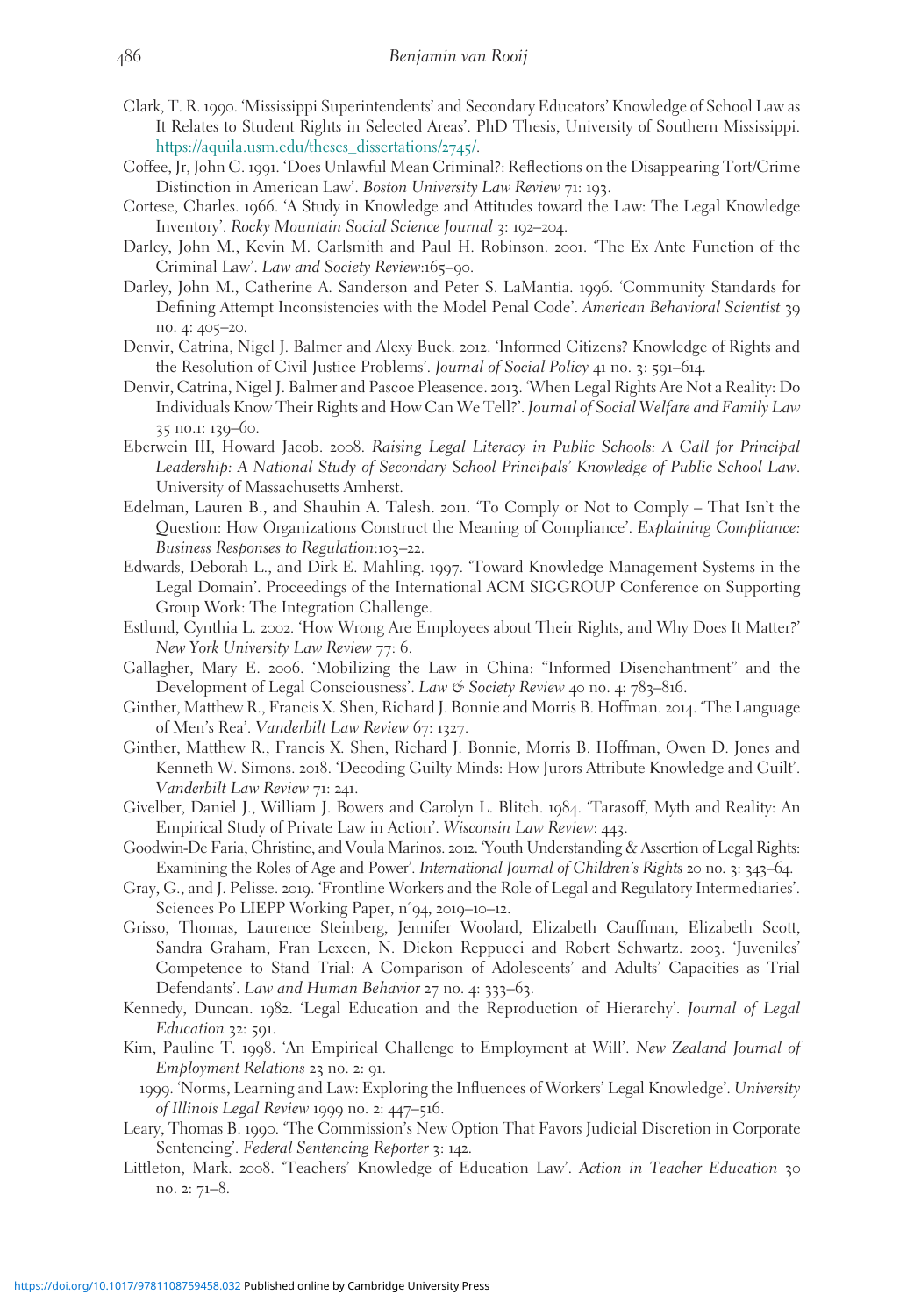- Matsuda, Mari. 1988. 'Affirmative Action and Legal Knowledge: Planting Seeds in Plowed-Up Ground'. Harvard Women's Law Journal 11: 1.
- Militello, M., D. Schimmel and H. J. Eberwein. 2009. 'If They Knew, They Would Change: How Legal Knowledge Impacts Principals' Practice'. NASSP Bulletin 93 no. 1: 27–52.
- Moore, S. J. 1997. 'An Assessment of Selected Knowledge of School Law from Public Educators in the State of Tennessee'. PhD Thesis, Tennessee State University. [https://digitalscholarship.tnstate.edu](https://digitalscholarship.tnstate.edu/dissertations/AAI9806345/) [/dissertations/AAI](https://digitalscholarship.tnstate.edu/dissertations/AAI9806345/)9806345/.
- Pleasence, Pascoe, and Nigel J. Balmer. 2012. 'Ignorance in Bliss: Modeling Knowledge of Rights in Marriage and Cohabitation'. Law & Society Review 46 no. 2: 297–333.
- Pleasence, Pascoe, Nigel J. Balmer and Catrina Denvir. 2017. 'Wrong about Rights: Public Knowledge of Key Areas of Consumer, Housing and Employment Law in England and Wales'. Modern Law Review 80 no. 5: 836–59.
- Reifman, Alan, Spencer M. Gusick and Phoebe C. Ellsworth. 1992. 'Real Jurors' Understanding of the Law in Real Cases'. Law and Human Behavior 16 no. 5: 539–54.
- Riles, Annelise. 2006. 'Anthropology, Human Rights, and Legal Knowledge: Culture in the Iron Cage'. American Anthropologist 108 no. 1: 52–65.
- Rudy, Jesse. 2002. 'What They Don't Know Won't Hurt Them: Defending Employment-at-Will in Light of Findings That Employees Believe They Possess Just Cause Protection'. Berkeley Journal of Employment & Labor Law 23: 307.
- Saltstone, Scot P., Robert Saltstone and Brian H. Rowe. 1997. 'Knowledge of Medical-Legal Issues: Survey of Ontario Family Medicine Residents'. Canadian Family Physician 43: 669.
- Sametz, L., C. McLoughlin and V. Streib. 1981. 'Teacher's Survey of Knowledge of School Law and Child Abuse'. Kent, OH. ED218243.
- Sarat, Austin. 1975. 'Support for the Legal System: An Analysis of Knowledge, Attitudes, and Behavior'. American Politics Quarterly 3 no. 1: 3–24.
- 1976/7. 'Studying American Legal Culture: An Assessment of Survey Evidence'. Law & Society Review 11: 427.
- Sarat, Austin, and William L. F. Felstiner. 1989. 'Lawyers and Legal Consciousness: Law Talk in the Divorce Lawyer's Office'. Yale Law Journal: 1663-88.
- Saunders, LaVell E. 1975. 'Collective Ignorance: Public Knowledge of Family Law'. Family Coordinator:69-74.
	- 1981. 'Ignorance of the Law among Teenagers: Is It a Barrier to the Exertion of Their Rights as Citizens?' Adolescence 16 no. 63: 711.
- Schimmel, David, and Matthew Militello. 2007. 'Legal Literacy for Teachers: A Neglected Responsibility'. Harvard Educational Review 77 no. 3: 257–84.
- Shaw, F. W. I. 1984. 'Principals' Knowledge of the Law of Public Education and Its Relation to Job Satisfaction'. Dissertation, University of Utah.
- Shen, Francis X., Morris B. Hoffman, Owen D. Jones and Joshua D. Greene. 2011. 'Sorting Guilty Minds'. New York University Law Review 86: 1306.
- Shuman, Daniel W., and Myron S. Weiner. 1981. 'Privilege Study: An Empirical Examination of the Psychotherapist–Patient Privilege'. North Carolina Law Review 60: 893.
- Talesh, Shauhin A. 2009. 'The Privatization of Public Legal Rights: How Manufacturers Construct the Meaning of Consumer Law'. Law & Society Review 43 no. 3: 527–62.
	- 2015. 'Rule-Intermediaries in Action: How State and Business Stakeholders Influence the Meaning of Consumer Rights in Regulatory Governance Arrangements'. Law  $\mathfrak{S}$  Policy 37 nos. 1–2: 1–31.
- Talesh, Shauhin, and Jérôme Pélisse. 2019. 'How Legal Intermediaries Facilitate or Inhibit Social Change'. Studies in Law, Politics, and Society 79: 111–45.
- Thornton, Dorothy, Neil Gunningham and Robert A. Kagan. 2005. 'General Deterrence and Corporate Environmental Behavior'. Law & Policy 27 no. 2: 262–88.
- Van McCrary, S., and Jeffrey W. Swanson. 1999. 'Physicians' Legal Defensiveness and Knowledge of Medical Law: Comparing Denmark and the USA'. Scandinavian Journal of Public Health 27 no. 1: 18–21.
- Van McCrary, S., Jeffrey W. Swanson, Henry S. Perkins and William J. Winslade. 1992. 'Treatment Decisions for Terminally Ill Patients: Physicians' Legal Defensiveness and Knowledge of Medical Law'. Law, Medicine and Health Care 20 no. 4: 364-76.